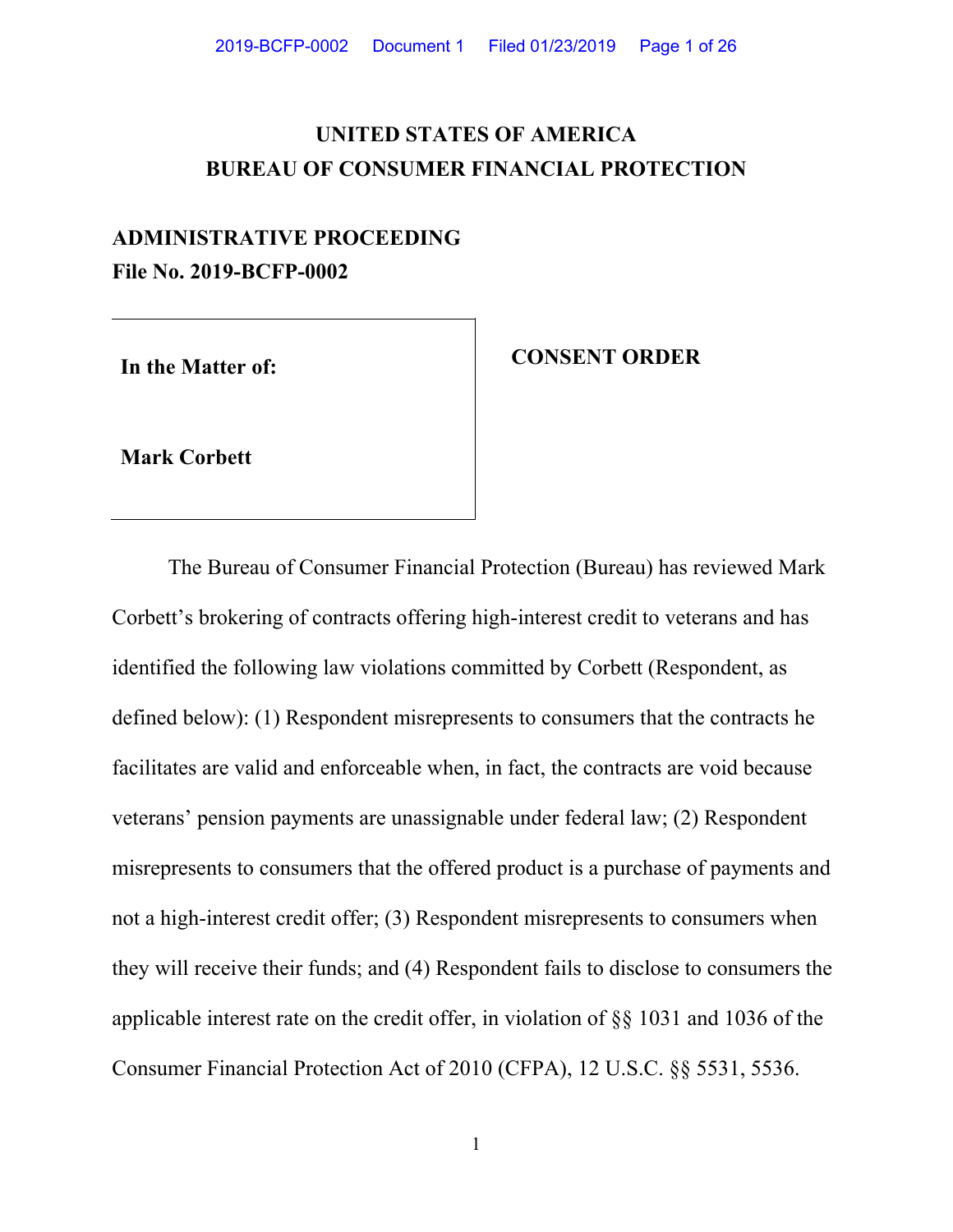Under §§ 1053 and 1055 of the CFPA, 12 U.S.C. §§ 5563, 5565, the Bureau issues this Consent Order (Consent Order).

# **I.**

### **Jurisdiction**

1. The Bureau has jurisdiction over this matter under §§ 1053 and 1055 of the CFPA, 12 U.S.C. §§ 5563 and 5565.

#### **II.**

# **Stipulation**

2. Respondent has executed a "Stipulation and Consent to the Issuance of a Consent Order," dated January 14, 2019 (Stipulation), which is incorporated by reference and is accepted by the Bureau. By this Stipulation, Respondent has consented to the issuance of this Consent Order by the Bureau under §§ 1053 and 1055 of the CFPA, 12 U.S.C. §§ 5563 and 5565, without admitting or denying any of the findings of fact or conclusions of law, except that Respondent admits the facts necessary to establish the Bureau's jurisdiction over Respondent and the subject matter of this action.

#### **III.**

# **Definitions**

3. The following definitions apply to this Consent Order: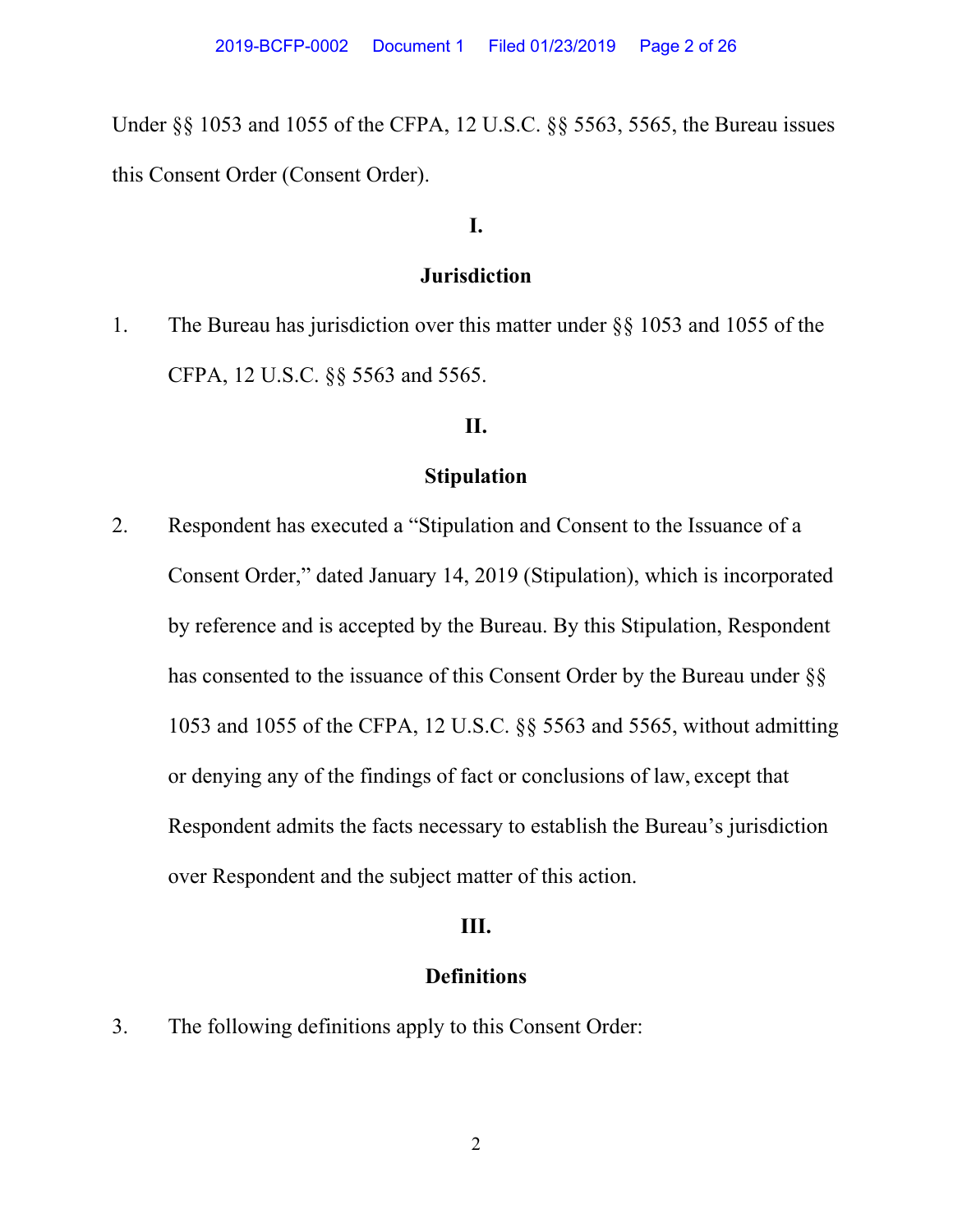- a. "Affected Consumers" means veterans of the United States Armed forces who have Department of Veterans Affairs (VA) disability pensions or pensions administered by the Defense Finance and Accounting Service (DFAS) and who entered into contracts related to those pensions that were brokered by Respondent between 2011 and 2019.
- b. "Assisting Others" means helping, aiding, or providing support to others, including but not limited to:
	- i. consulting in any form whatsoever;
	- ii. formulating or providing, or arranging for the formulation or provision of, any advertising or marketing material, including, but not limited to, any telephone sales script, direct mail solicitation, or the text of any Internet website, email, or other electronic communication;
	- iii. providing names of, or assisting in the generation of, potential customers; and
	- iv. participating in or providing services related to the offering, sale, or servicing of a product, or the collection of payments for a product.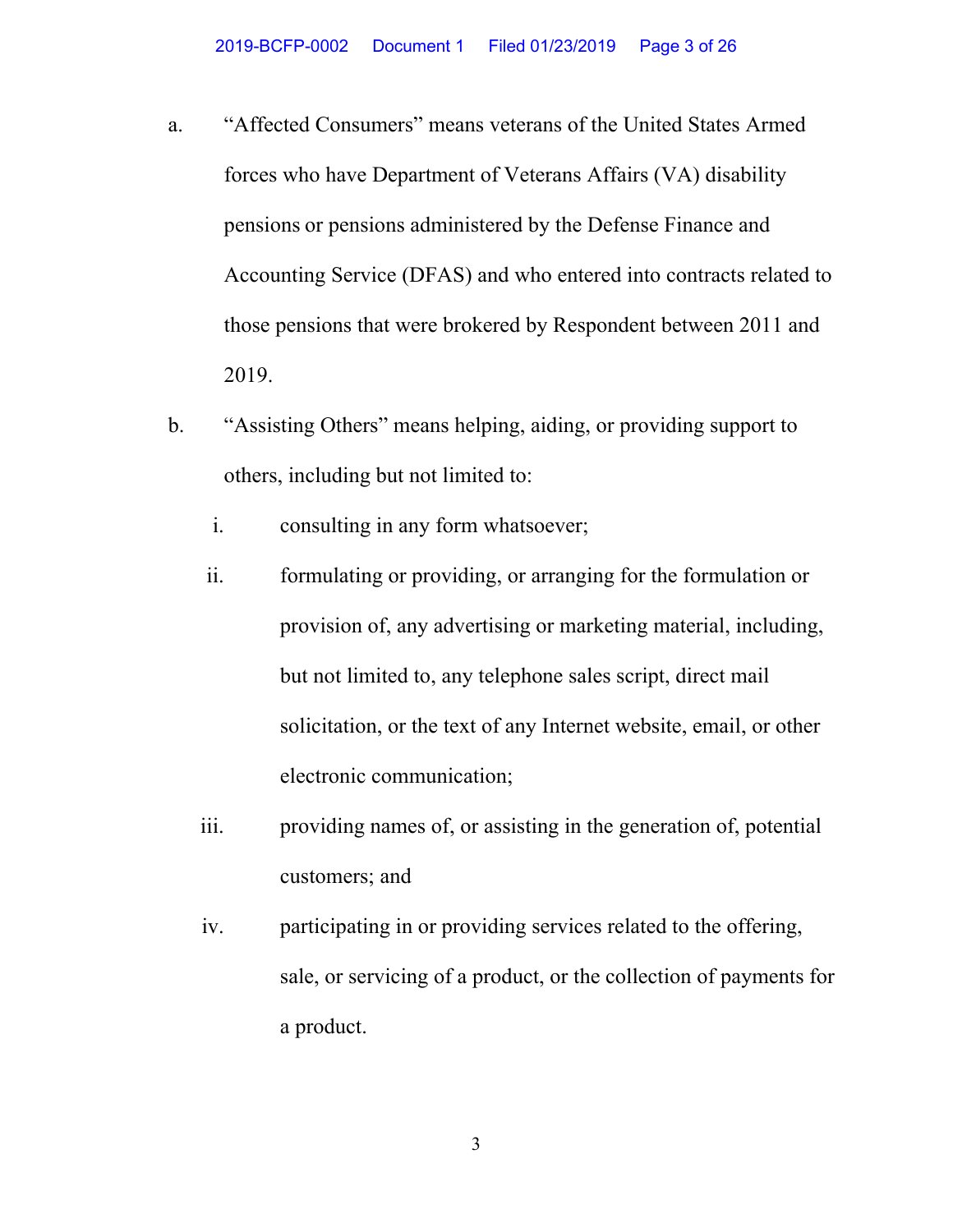- c. "Effective Date" means the date on which the Consent Order is issued.
- d. "Enforcement Director" means the Assistant Director of the Office of Enforcement for the Bureau of Consumer Financial Protection, or his or her delegate.
- e. "Related Consumer Action" means a private action by or on behalf of one or more consumers or an enforcement action by another governmental agency brought against Respondent based on substantially the same facts as described in Section IV of this Consent Order.
- f. "Relevant Period" includes the period from 2011 to 2017.
- g. "Respondent" means Mark Corbett.

# **IV.**

# **Bureau Findings and Conclusions**

The Bureau finds the following:

- 4. Respondent is a "covered person" as that term is defined by 12 U.S.C. § 5481(5)-(7), (15)(A)(i).
- 5. Respondent, serving as an agent of companies Doe 1, 2, 3, and 4 (Doe Companies), brokers contracts offering high-interest credit to veterans. The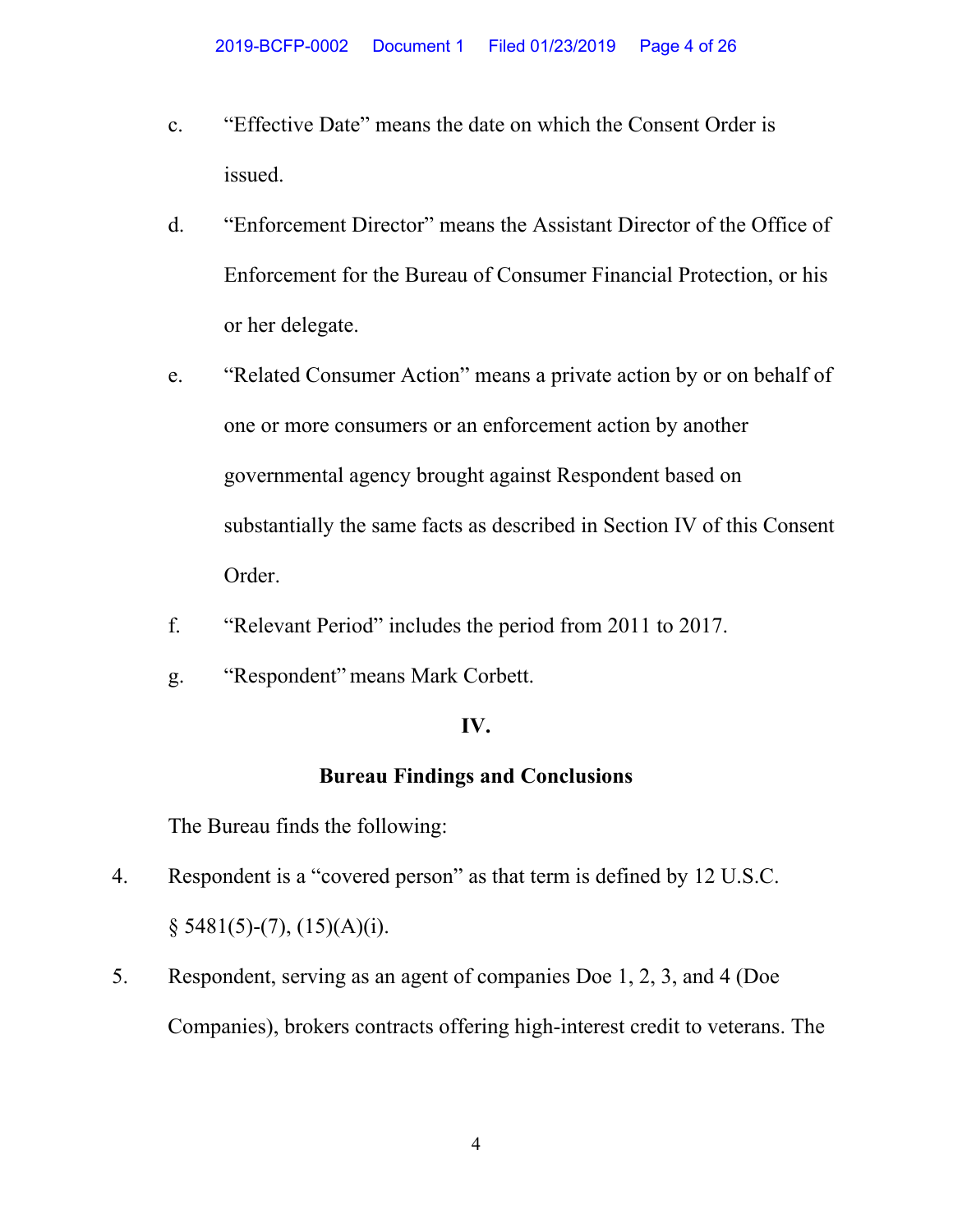credit offers are marketed as purchases of veterans' future pension or disability payments.

- 6. Respondent, working as a broker for the Doe Companies, sets up contracts between veterans and investors where veterans receive a lump-sum payment, ranging from a few thousand to tens of thousands of dollars, and are thereafter obligated to repay a much larger amount by assigning to investors all or part of their monthly pension or disability payments. The veterans' obligations typically last five to ten years.
- 7. The high-interest credit offers Respondent brokers are for veterans who have Department of Veterans Affairs (VA) disability pensions or pensions administered by the Defense Finance and Accounting Service (DFAS). The VA establishes a veteran's level of disability compensation and administers disability pensions. DFAS is a federal agency within the Department of Defense; it includes an office that issues monthly pension payments to military retirees.
- 8. From at least 2011 through 2018, the Doe Companies' contracts required veterans to go into their VA or DFAS online portal and change their entire pension direct-deposits or their monthly allotments to be routed directly into a bank account controlled by the Doe Companies or their agents. If veterans contracted to sell only part of their pensions through the Doe Companies, the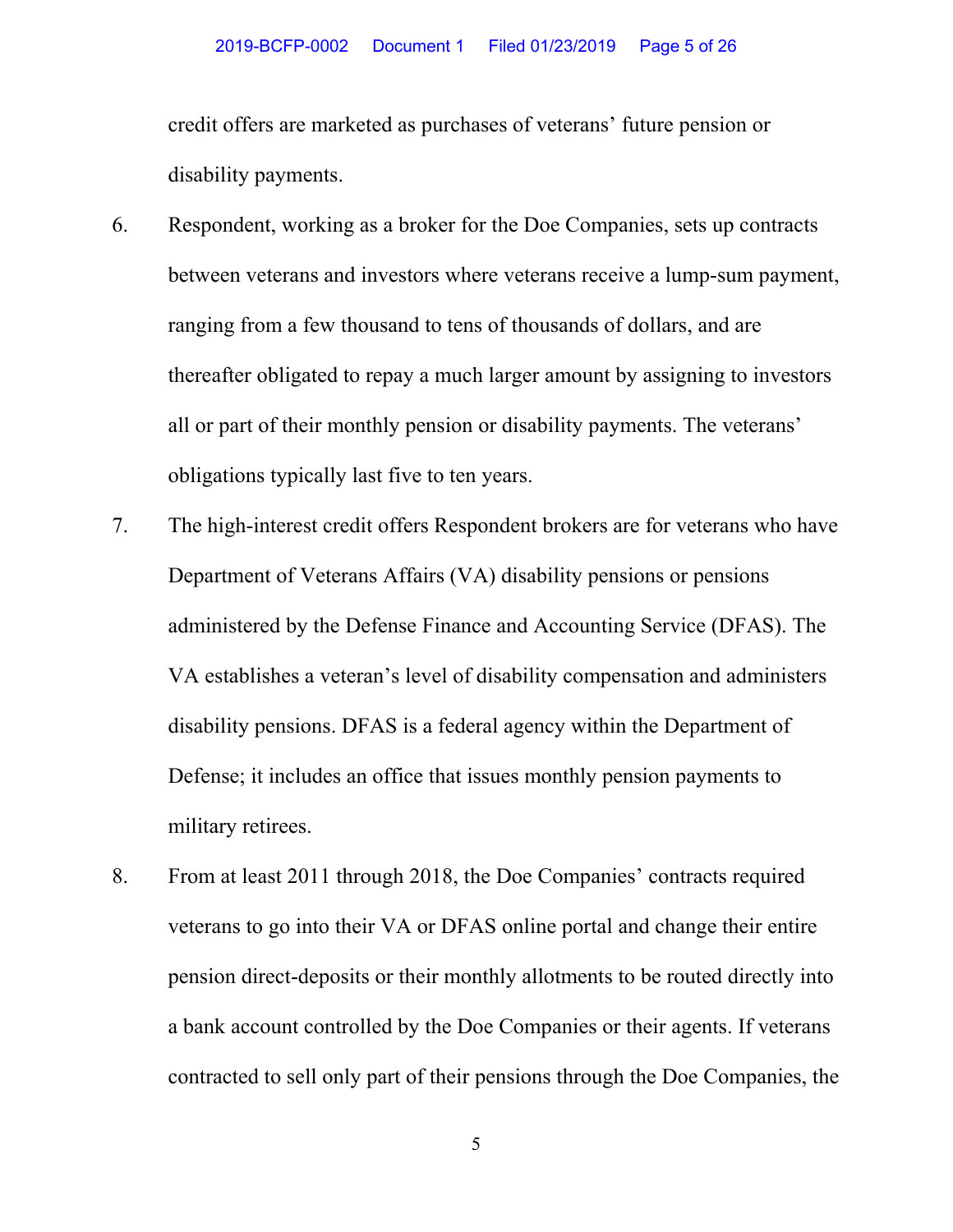Doe Companies would receive the veterans' entire pension direct-deposits or monthly allotments and then remit portions of them to the veterans' bank accounts.

- 9. Veterans can repay the contracts from sources other than the contracted-for income stream, such as a life insurance policy. In fact, veterans were required to purchase life insurance policies so that, should a veteran die and the income stream stop, the outstanding amount on the contract would still be paid.
- 10. Federal law prohibits agreements under which another person acquires the right to receive a veteran's pension payments. 38 U.S.C.  $\S 5301(a)(3)(C)$ .
- 11. Respondent operates websites that exist solely to direct consumers to the Doe Companies. When veterans search the internet for loans to veterans or for pension sales, they may encounter one of Respondent's websites. Respondent's marketing efforts appear to have been responsible for bringing in about 80% of the Doe Companies' consumer-side business.
- 12. Completion of an online form on one of Respondent's websites sends a veteran's contact information to Respondent. Respondent then contacts the veteran. Veterans describe to Respondent how much money they want to borrow and how much of their monthly pension allotment they want to pay each month. Respondent determines whether a veteran is a good candidate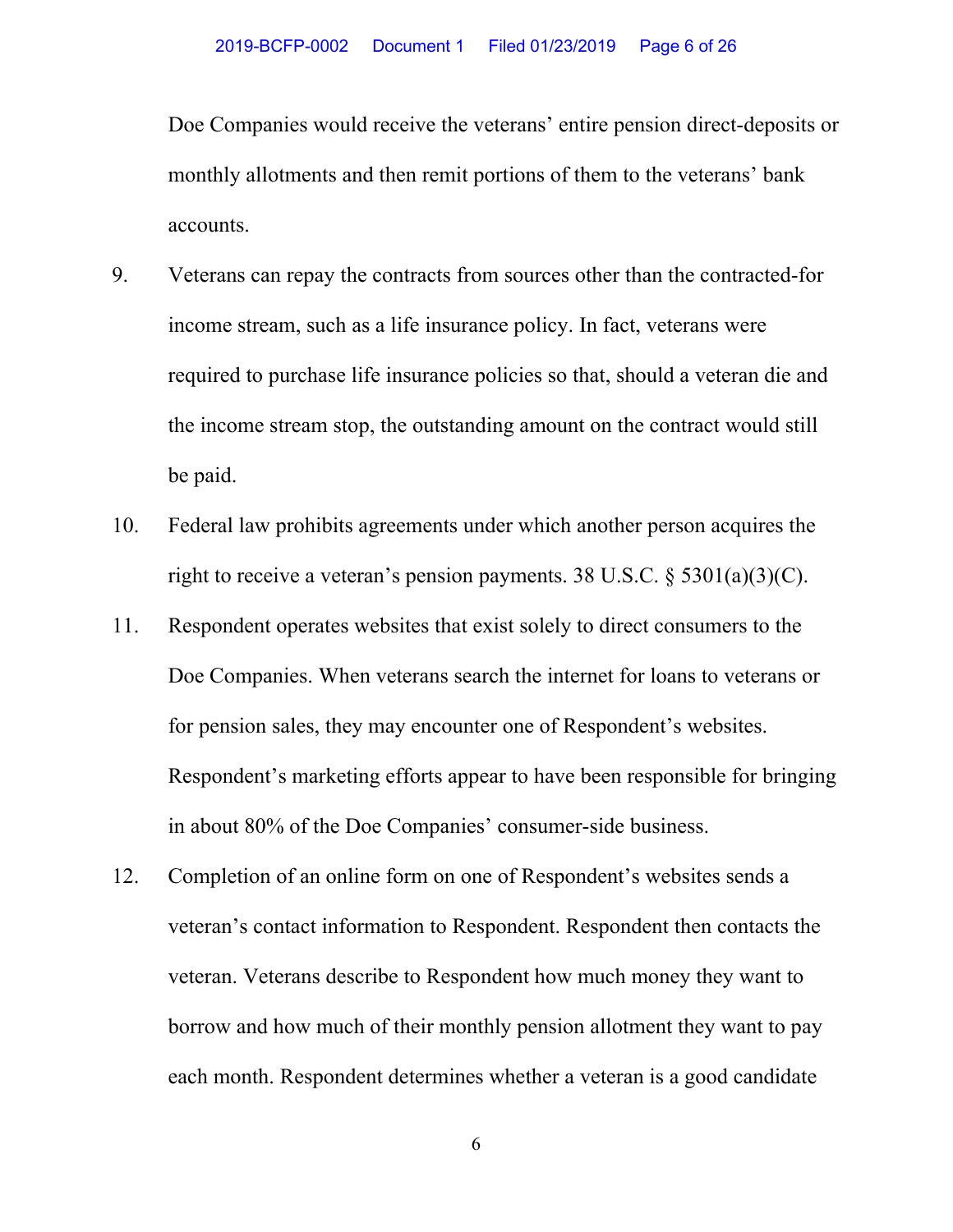for a purported pension sale and puts the veteran in contact with one of the Doe Companies.

- 13. Respondent determines with the Doe Companies the terms of the credit to be offered to the veterans, including the amount of the lump sum the veterans will receive.
- 14. Respondent is paid a commission by one of the Doe Companies based on the final profit the company expects to make from each purported pension sale. The company makes its profit on the front-end by having the investor pay a lump sum that is larger than the lump sum that is paid to the veteran.
- 15. Respondent represents to veterans that the Doe Companies' products are sales and not high-interest credit offers. For example, the first page of the "New Seller Information Packet," sent to veterans by Respondent, or by the Doe Companies at Respondent's direction, states, "It is important to note that this is not a loan[.]" The first paragraph of a form email sent with the packet states, "Please keep in mind that this is not a loan, you are selling a product for a set price."
- 16. In his communications with veterans who had ostensibly been matched with a buyer, Respondent routinely told veterans that they would receive their funds by a specific date or within a specified period. On multiple occasions, however, the Doe Companies did not deliver the funds to the veterans by the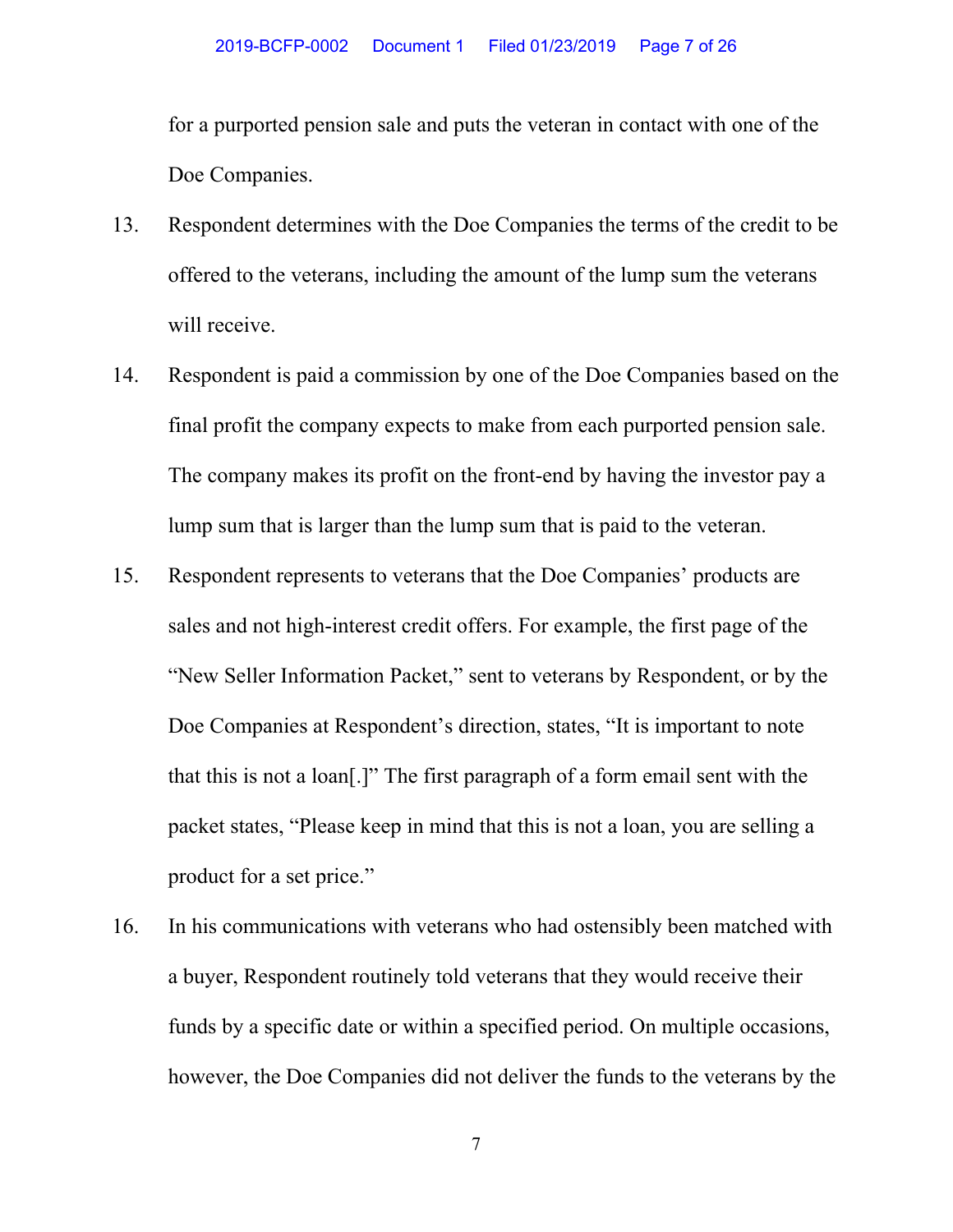promised date. Many veterans experienced funding delays, some as long as several months.

- 17. Respondent does not disclose to veterans the interest rates for the transactions he brokers. Respondent knows the credit offers have varied interest rates, depending on the length of the repayment period, but he does not inform veterans of these interest rates.
- 18. Many veterans realized the illegal nature of the transactions, and some complained directly to Respondent and the Doe Companies that the transactions are illegal. In response, Respondent repeatedly told veterans that the transactions were legal.

### **Findings and Conclusions as to Deception I**

- 19. The contracts brokered by Respondent are void from inception because federal law prohibits agreements under which another person acquires the right to receive a veteran's pension payments. 38 U.S.C.  $\S$  5301(a)(3)(C).
- 20. Respondent repeatedly failed to disclose to consumers that the contracts he brokers are illegal because assignments of veterans' pensions are prohibited by federal law, and Respondent repeatedly misrepresented the contracts as valid and enforceable.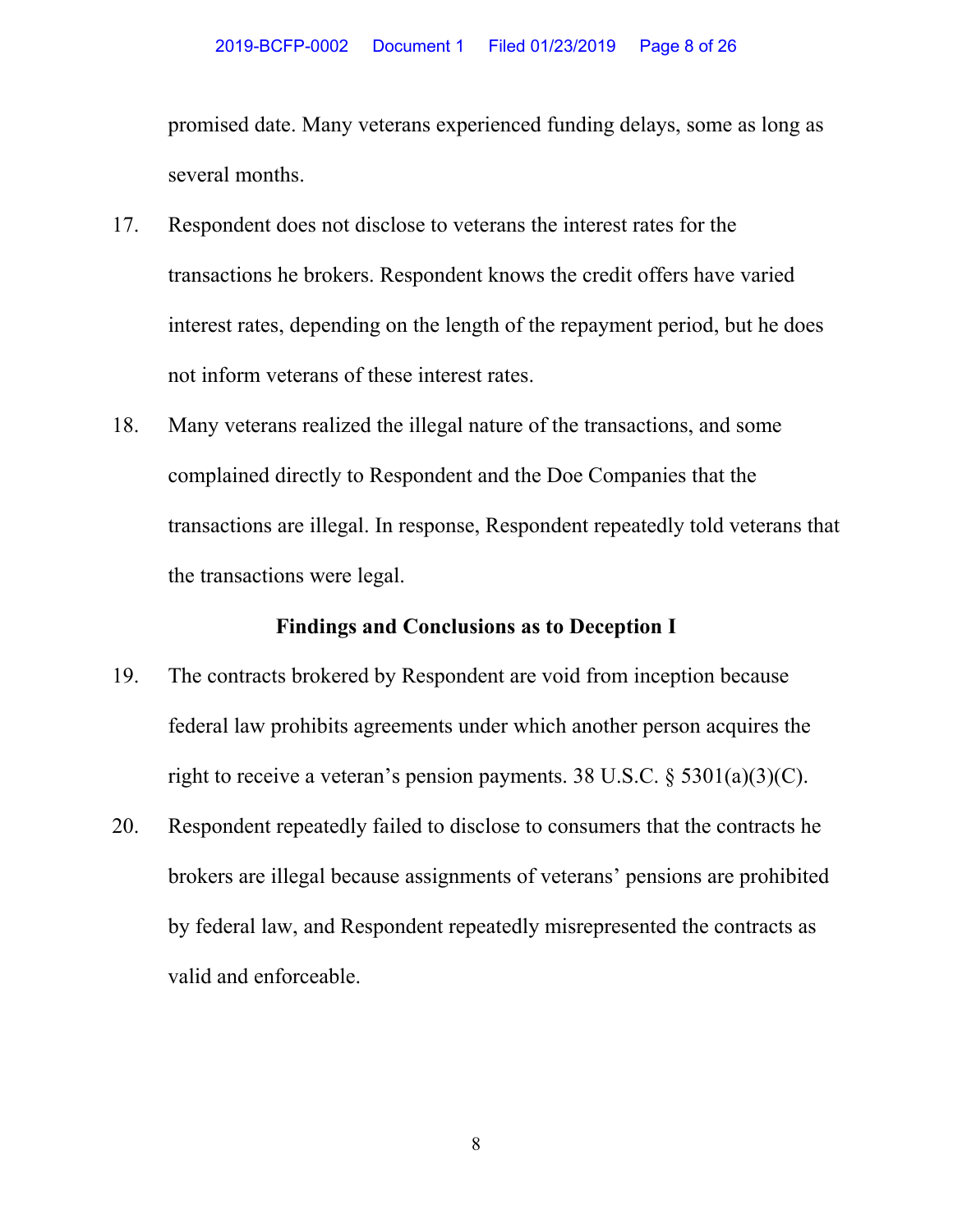- 21. Respondent's failure to disclose the illegality of the contracts and his misrepresentations of the contracts as valid and enforceable are likely to mislead consumers acting reasonably under the circumstances.
- 22. Respondent's omissions and misrepresentations are material because they are likely to influence the decisions of consumers acting reasonably under the circumstances.
- 23. As described in Paragraphs 19 to 22, in connection with the advertising, marketing, promoting, offering for sale, or sale of high interest credit offers to veterans, in numerous instances, Respondent has represented, expressly or impliedly, to consumers that the contracts he brokers are legal, valid, and enforceable, even though assignments of veterans' pensions are prohibited by federal law.
- 24. Respondent's representations constitute deceptive acts or practices in violation of  $\S$ § 1031(a) and 1036(a)(1)(B) of the CFPA, 12 U.S.C.  $§$  5536(a)(1)(B).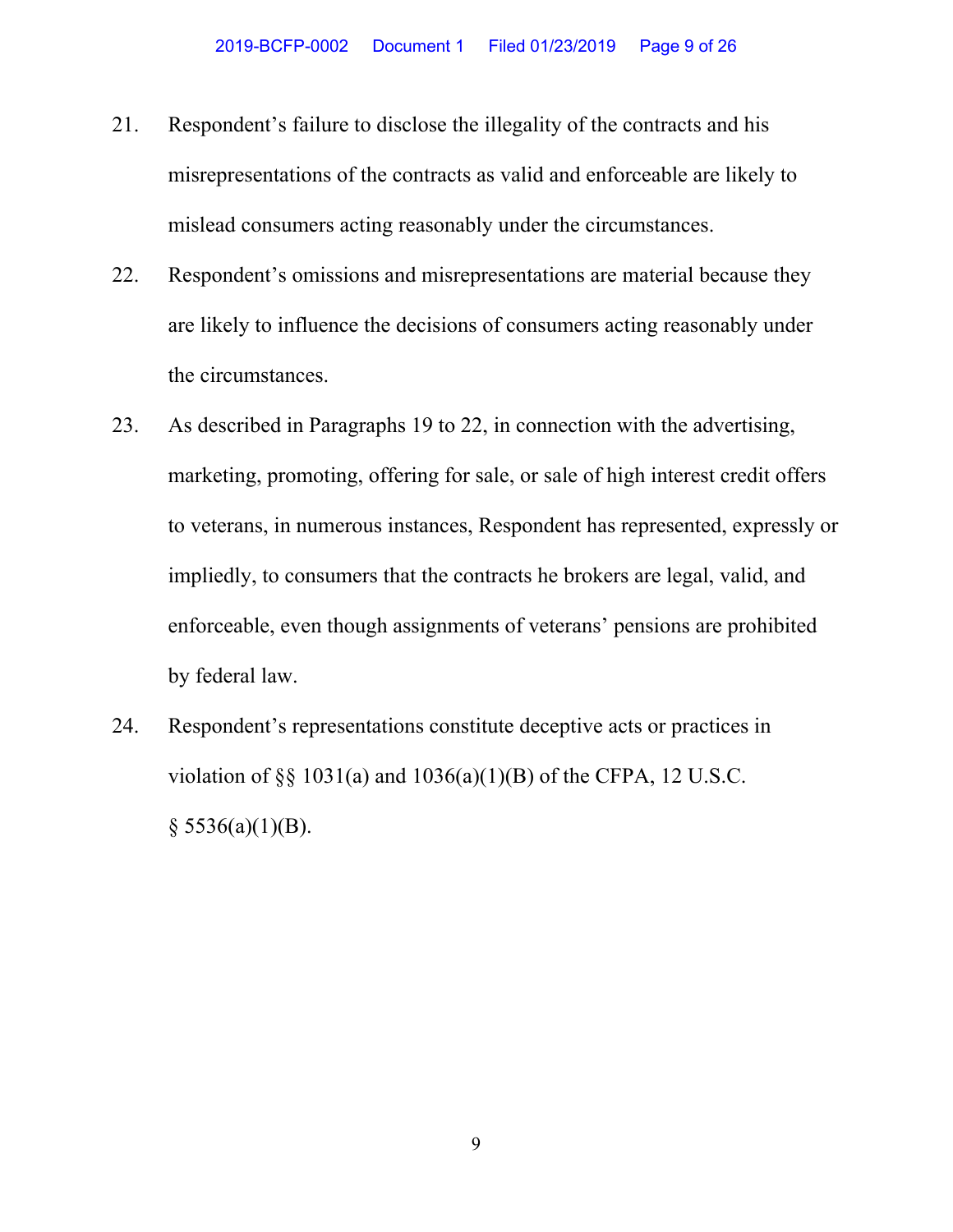#### **Findings and Conclusions as to Deception II**

- 25. Respondent brokers contracts that provide for veterans to receive a lumpsum payment and thereafter repay a much larger total amount over time by assignment of their monthly pension or disability payments to the Doe Companies. The Doe Companies' products brokered by Respondent are high-interest credit offers.
- 26. Respondent represents to consumers that the Doe Companies' products are sales and not high-interest credit offers.
- 27. Reasonable consumers would likely be misled by Respondent's misrepresentations.
- 28. Respondent's misrepresentations regarding the nature of the products he brokers are material to consumers because they render a reasonable consumer unable to compare the cost of the Doe Companies' products with other potential sources of credit and are likely to influence the decisions of consumers acting reasonably under the circumstances.
- 29. Respondent's representations, as described in Paragraph 25 to 28, constitute deceptive acts or practices in violation of  $\S$ § 1031(a) and 1036(a)(1)(B) of the CFPA, 12 U.S.C. § 5536(a)(1)(B).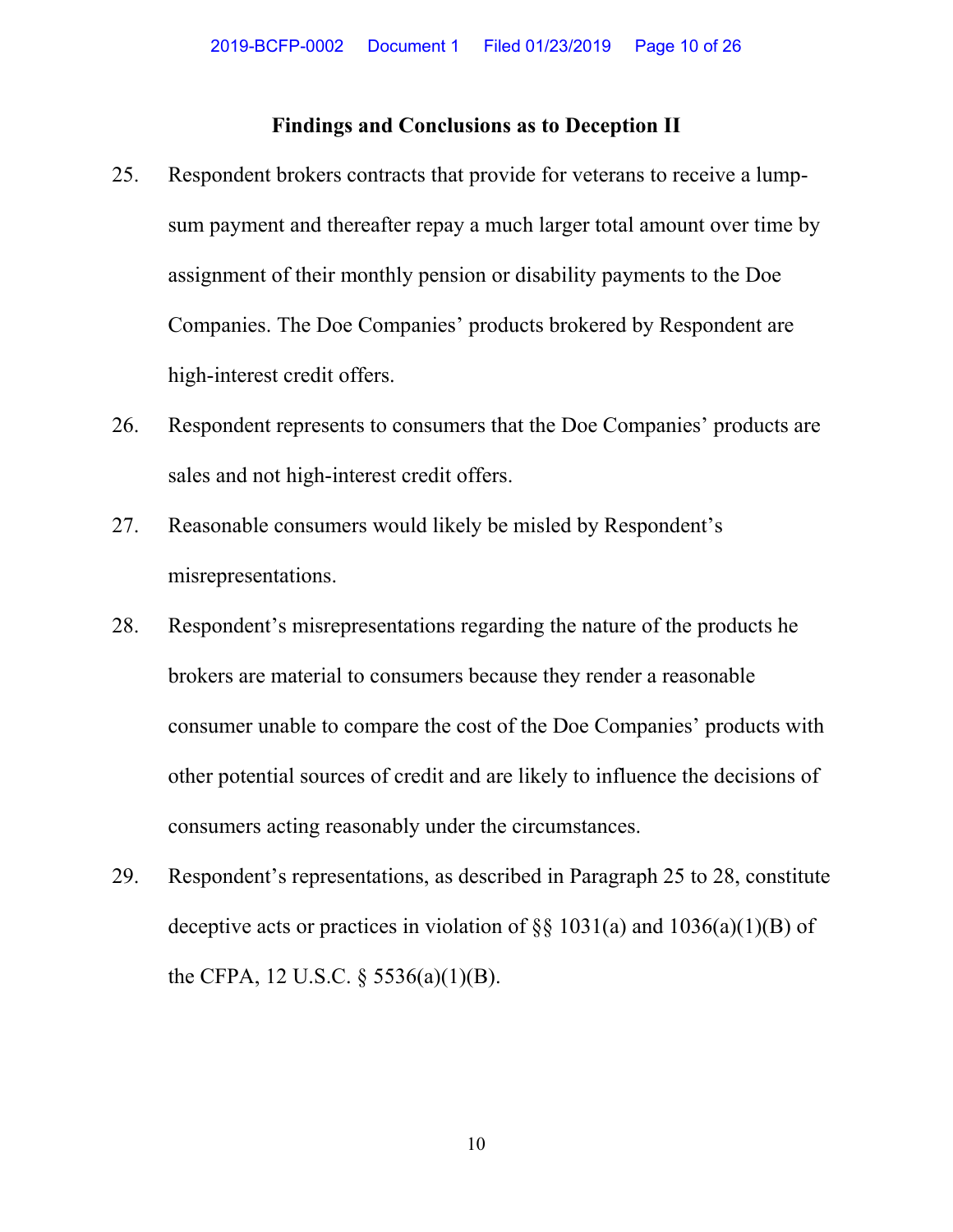#### **Findings and Conclusions as to Deception III**

- 30. Respondent misrepresented to consumers that they would receive funds from the Doe Companies within a specified period when, in fact, many consumers would not receive funds by the specified date.
- 31. Respondent's misrepresentation were likely to mislead reasonable consumers.
- 32. Misrepresentations about the date by which consumers would receive lumpsum payments under the Doe Companies' contracts are material because they are likely to influence the decisions of consumers acting reasonably under the circumstances.
- 33. Respondent's representations, as described in Paragraph 30 to 32, constitute deceptive acts or practices in violation of  $\S$ § 1031(a) and 1036(a)(1)(B) of the CFPA, 12 U.S.C.  $\S$  5536(a)(1)(B).

#### **Findings and Conclusions as to Unfairness**

- 34. Respondent failed to inform consumers of the Doe Companies' products' interest rates.
- 35. Respondent caused or likely caused substantial injury to consumers because he prevented consumers from comparing alternative products. And by failing to inform consumers about the products' interest rates, Respondent deprived consumers of information they would need to determine whether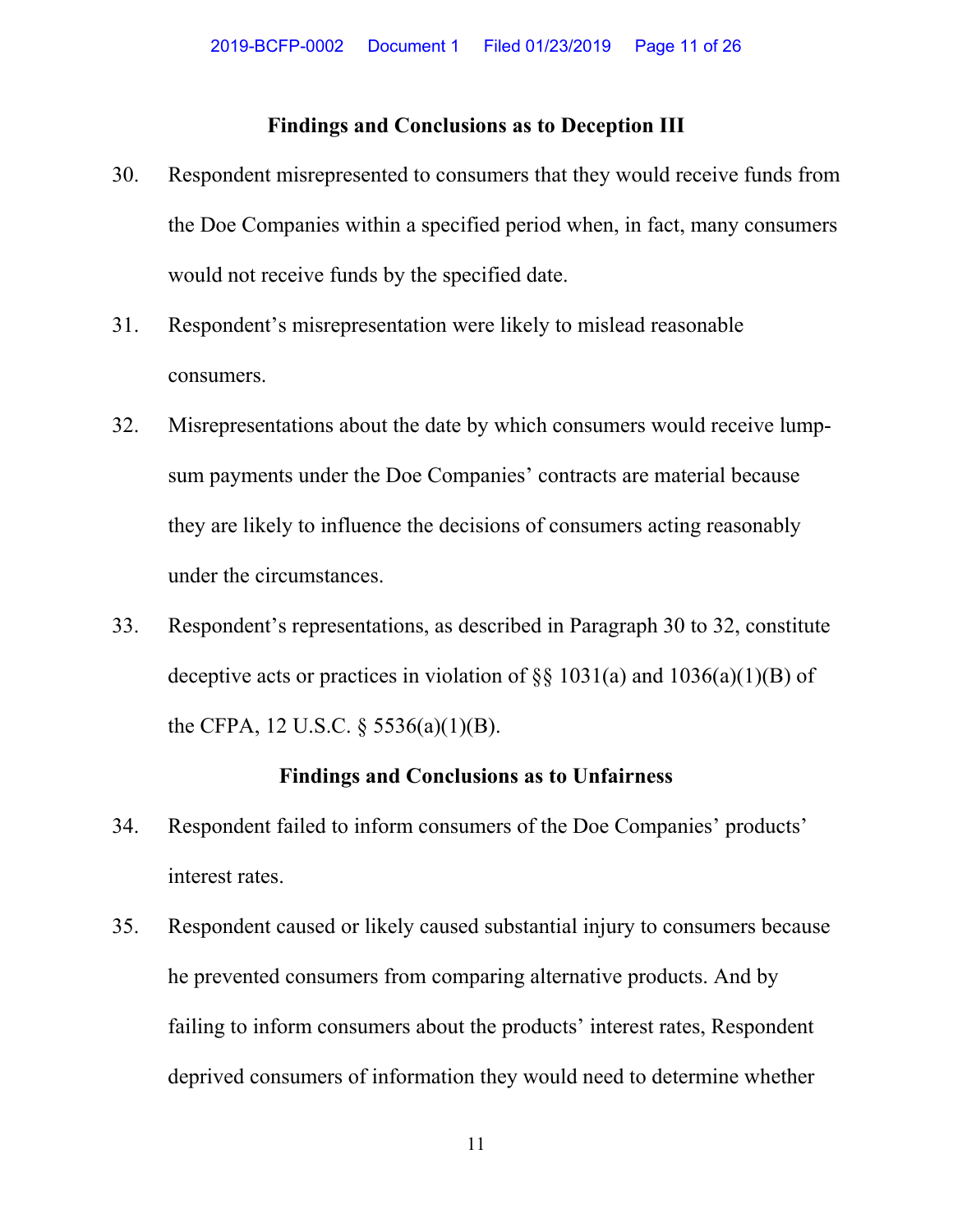the product is usurious and therefore potentially unlawful under their state's law.

- 36. Consumers could not reasonably have avoided injury in this situation; consumers could not reasonably be expected to make the interest-rate calculation themselves, particularly after Respondent misrepresented that the product was not a high-interest credit offer and misrepresented the date by which consumers would receive lump-sum payments.
- 37. This injury was not outweighed by countervailing benefits to consumers or competition.
- 38. Section 1036(a)(1)(B) of the CFPA prohibits "unfair, deceptive, or abusive" acts or practices. 12 U.S.C.  $\S 5536(a)(1)(B)$ . An act or practice is unfair if it causes or is likely to cause consumers substantial injury that is not reasonably avoidable and is not outweighed by countervailing benefits to consumers or to competition.
- 39. Respondent's representations, as described in Paragraph 34 to 37, constitute unfair acts or practices in violation of  $\S$ § 1031(a) and 1036(a)(1)(B) of the CFPA, 12 U.S.C. §§ 5531(a), 5536(a)(1)(B).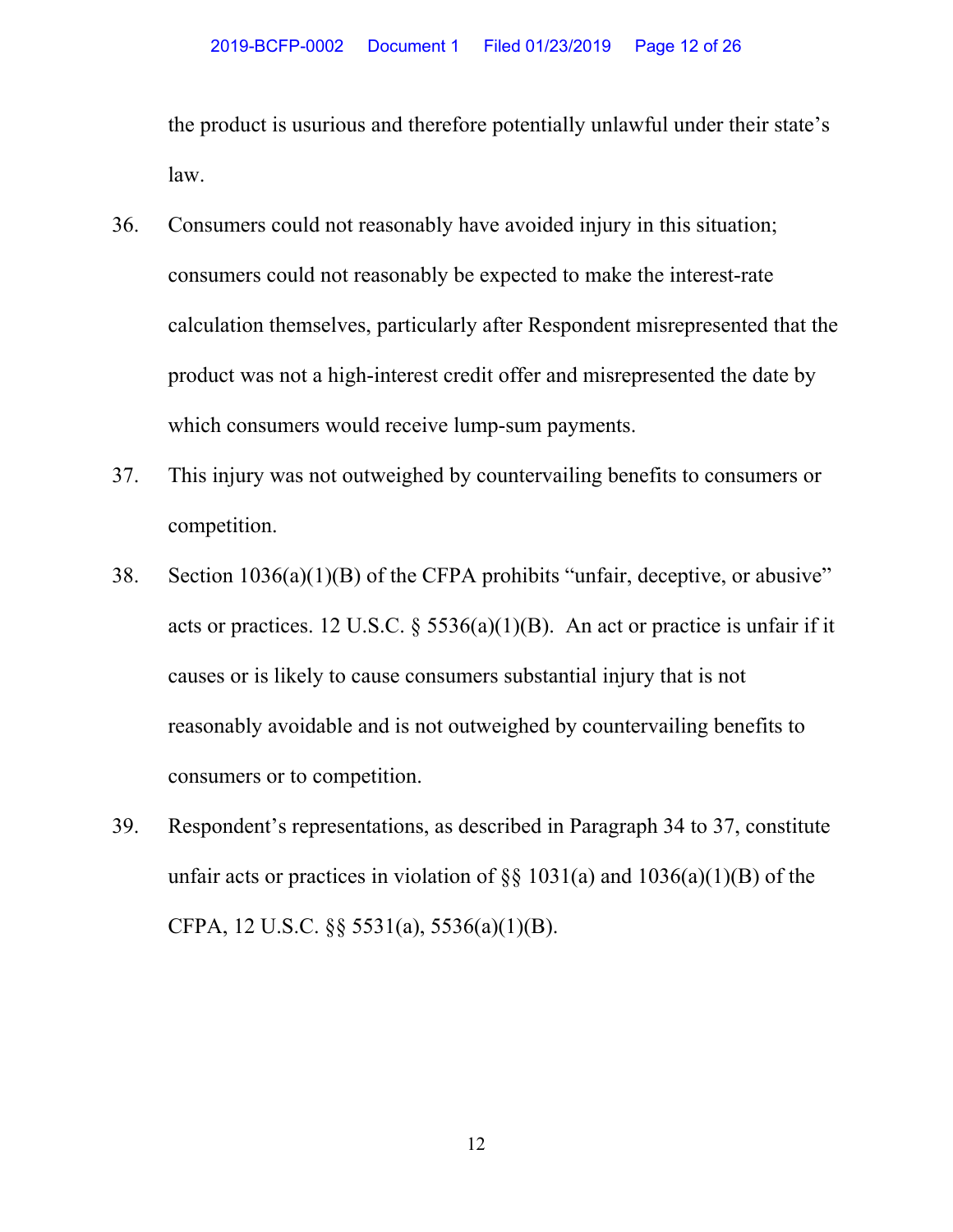#### **ORDER**

#### **V.**

# **Conduct Provisions**

**IT IS ORDERED**, under §§ 1053 and 1055 of the CFPA, that:

40. Respondent, whether acting directly or indirectly, is permanently restrained from brokering, offering, and arranging agreements between veterans and third parties under which the veteran purports to sell a future right to an income stream from the veteran's pension. Respondent is also permanently restrained from Assisting Others in engaging in such conduct. Nothing in this Consent Order shall be read as an exception to this Paragraph.

#### **VI.**

# **Order to Pay Civil Money Penalties**

# **IT IS FURTHER ORDERED** that:

41. Under § 1055(c) of the CFPA, 12 U.S.C. § 5565(c), by reason of the violations of law described in Section IV of this Consent Order, taking into account the factors in 12 U.S.C.  $\S$  5565(c)(3) and having an inability to pay based on sworn financial statements provided to the Bureau on November 8, 2018, Respondent must pay a civil money penalty of \$1 to the Bureau.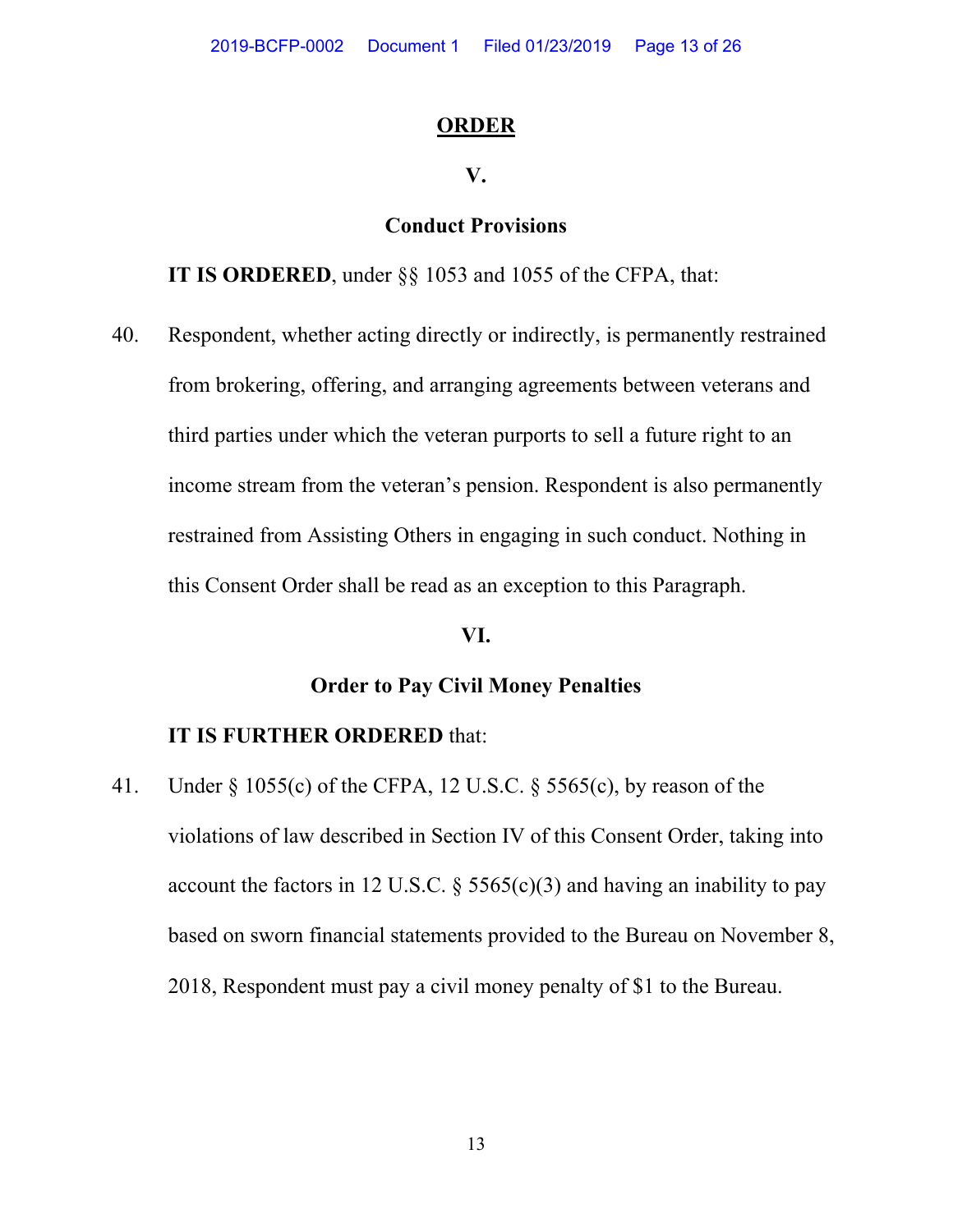- 42. Within 10 days of the Effective Date, Respondent must pay the civil money penalty by wire transfer to the Bureau or to the Bureau's agent in compliance with the Bureau's wiring instructions.
- 43. The civil money penalty paid under this Consent Order will be deposited in the Civil Penalty Fund of the Bureau as required by § 1017(d) of the CFPA, 12 U.S.C. § 5497(d).
- 44. Respondent must treat the civil money penalty paid under this Consent Order as a penalty paid to the government for all purposes. Regardless of how the Bureau ultimately uses those funds, Respondent may not:
	- a. Claim, assert, or apply for a tax deduction, tax credit, or any other tax benefit for any civil money penalty paid under this Consent Order; or
	- b. Seek or accept, directly or indirectly, reimbursement or indemnification from any source, including but not limited to payment made under any insurance policy, with regard to any civil money penalty paid under this Consent Order.
- 45. To preserve the deterrent effect of the civil money penalty in any Related Consumer Action, Respondent may not argue that Respondent is entitled to, nor may Respondent benefit by, any offset or reduction of any compensatory monetary remedies imposed in any Related Consumer Action because of the civil money penalty paid in this action. If the court in any Related Consumer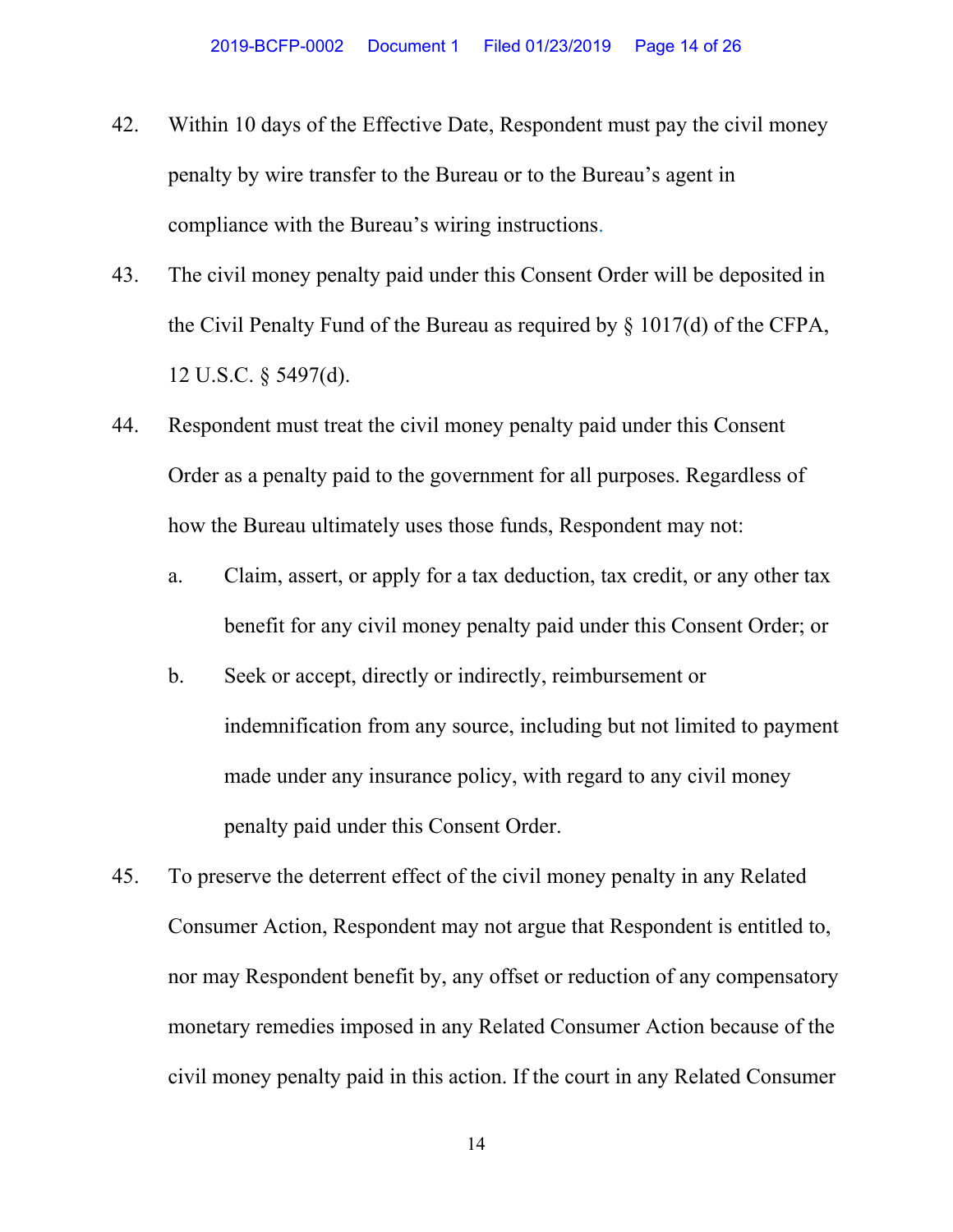Action offsets or otherwise reduces the amount of compensatory monetary remedies imposed against Respondent based on the civil money penalty paid in this action or based on any payment that the Bureau makes from the Civil Penalty Fund, Respondent must, within 30 days after entry of a final order granting such offset or reduction, notify the Bureau, and pay the amount of the offset or reduction to the U.S. Treasury. Such a payment will not be considered an additional civil money penalty and will not change the amount of the civil money penalty imposed in this action.

#### **VII.**

# **Additional Monetary Provisions**

- 46. In the event of any default on Respondent's obligations to make payment under this Consent Order, interest, computed under 28 U.S.C. § 1961, as amended, will accrue on any outstanding amounts not paid from the date of default to the date of payment, and will immediately become due and payable. Respondent must relinquish all dominion, control, and title to the funds paid to the fullest extent permitted by law and no part of the funds may be returned to Respondent.
- 47. Under 31 U.S.C. § 7701, Respondent, unless it already has done so, must furnish to the Bureau its taxpayer identifying number, which may be used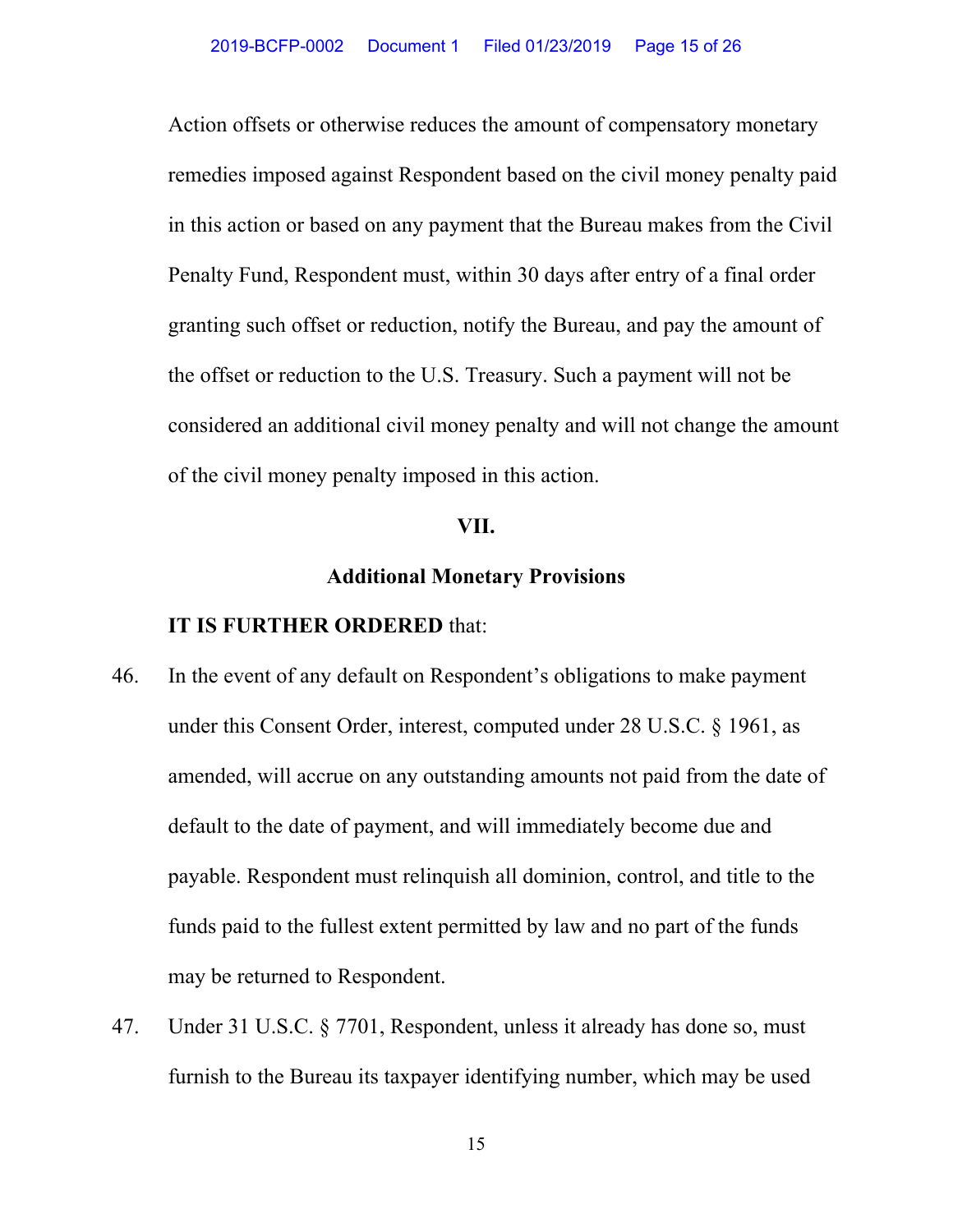for purposes of collecting and reporting on any delinquent amount arising out of this Consent Order.

48. Within 30 days of the entry of a final judgment, consent order, or settlement in a Related Consumer Action, Respondent must notify the Enforcement Director of the final judgment, consent order, or settlement in writing. That notification must indicate the amount of redress, if any, that Respondent paid or is required to pay to consumers and describe the consumers or classes of consumers to whom that redress has been or will be paid.

#### **VIII.**

# **Reporting Requirements**

- 49. Respondent must notify the Bureau of any development that may affect compliance obligations arising under this Consent Order, including but not limited to the filing of any bankruptcy or insolvency proceeding by or against Respondent or a change in Respondent's name or address. Respondent must provide this notice, if practicable, at least 30 days before the development, but in any case no later than 14 days after the development.
- 50. Within 7 days of the Effective Date, Respondent must: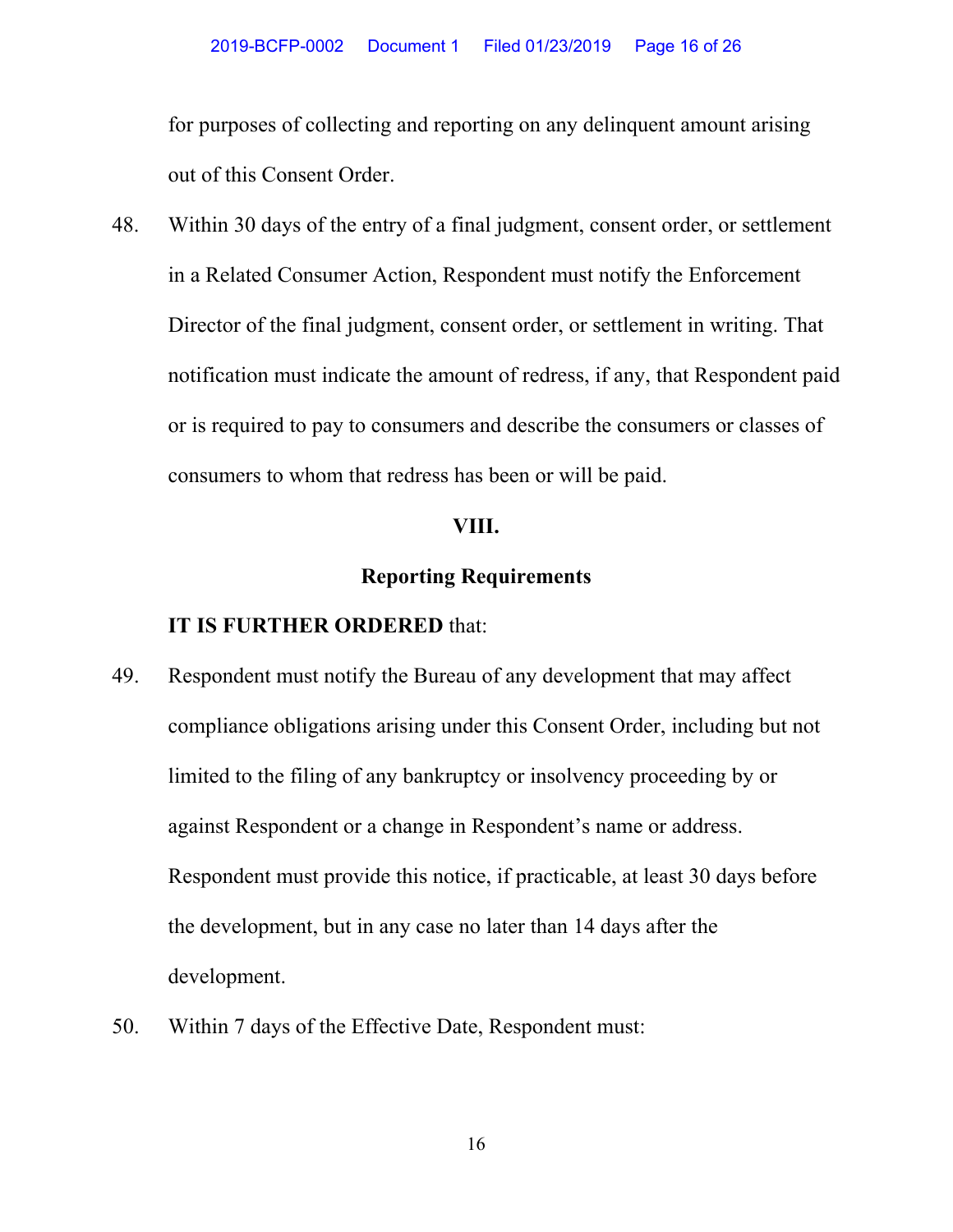- a. Designate at least one telephone number and email, physical, and postal address as points of contact, which the Bureau may use to communicate with Respondent;
- b. Identify all businesses for which Respondent is the majority owner, or that Respondent directly or indirectly controls, by all of their names, telephone numbers, and physical, postal, email, and Internet addresses;
- c. Describe the activities of each such business, including the products and services offered, and the means of advertising, marketing, and sales.
- d. Identify Individual Respondent's telephone numbers and all email, Internet, physical, and postal addresses, including all residences;
- e. Describe in detail Respondent's involvement in any business for which he performs services in any capacity or which he wholly or partially owns, including Respondent's title, role, responsibilities, participation, authority, control, and ownership.
- 51. Respondent must report any change in the information required to be submitted under Paragraph 50 at least 30 days before the change or as soon as practicable after the learning about the change, whichever is sooner.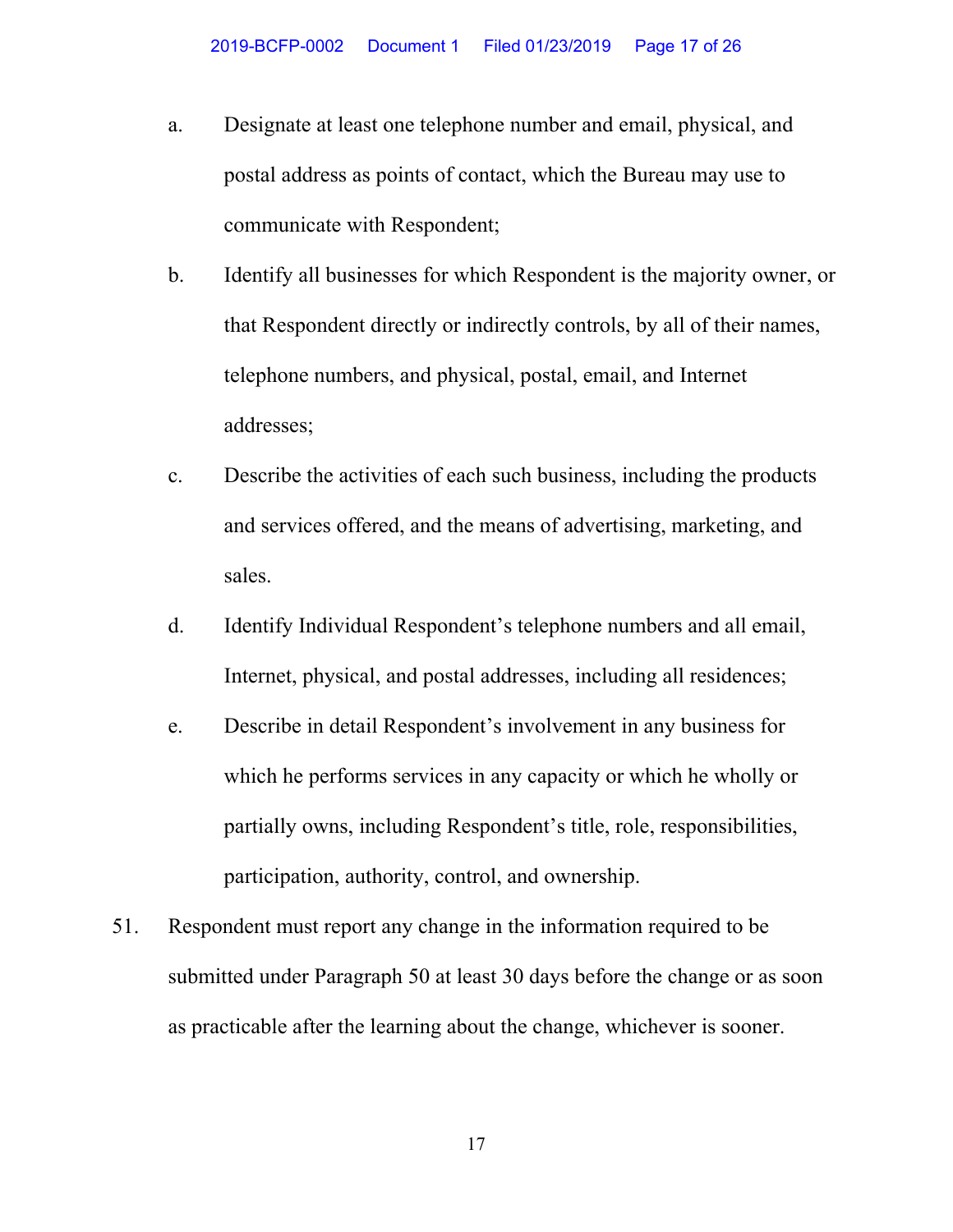- 52. Within 90 days of the Effective Date, and again one year after the Effective Date, Respondent must submit to the Enforcement Director an accurate written compliance progress report (Compliance Report), which, at a minimum:
	- a. Lists each applicable paragraph and subparagraph of the Order and describes in detail the manner and form in which Respondent has complied with each such paragraph and subparagraph of the Consent Order; and
	- b. Attaches a copy of each Order Acknowledgment obtained under Section IX unless previously submitted to the Bureau.

#### **IX.**

# **Order Distribution and Acknowledgment**

- 53. Within 7 days of the Effective Date, Respondent must submit to the Enforcement Director an acknowledgment of receipt of this Consent Order, sworn under penalty of perjury.
- 54. Within 30 days of the Effective Date, Respondent, for any business for which he is the majority owner or which he directly or indirectly controls, must deliver a copy of this Consent Order to employees, Service Providers,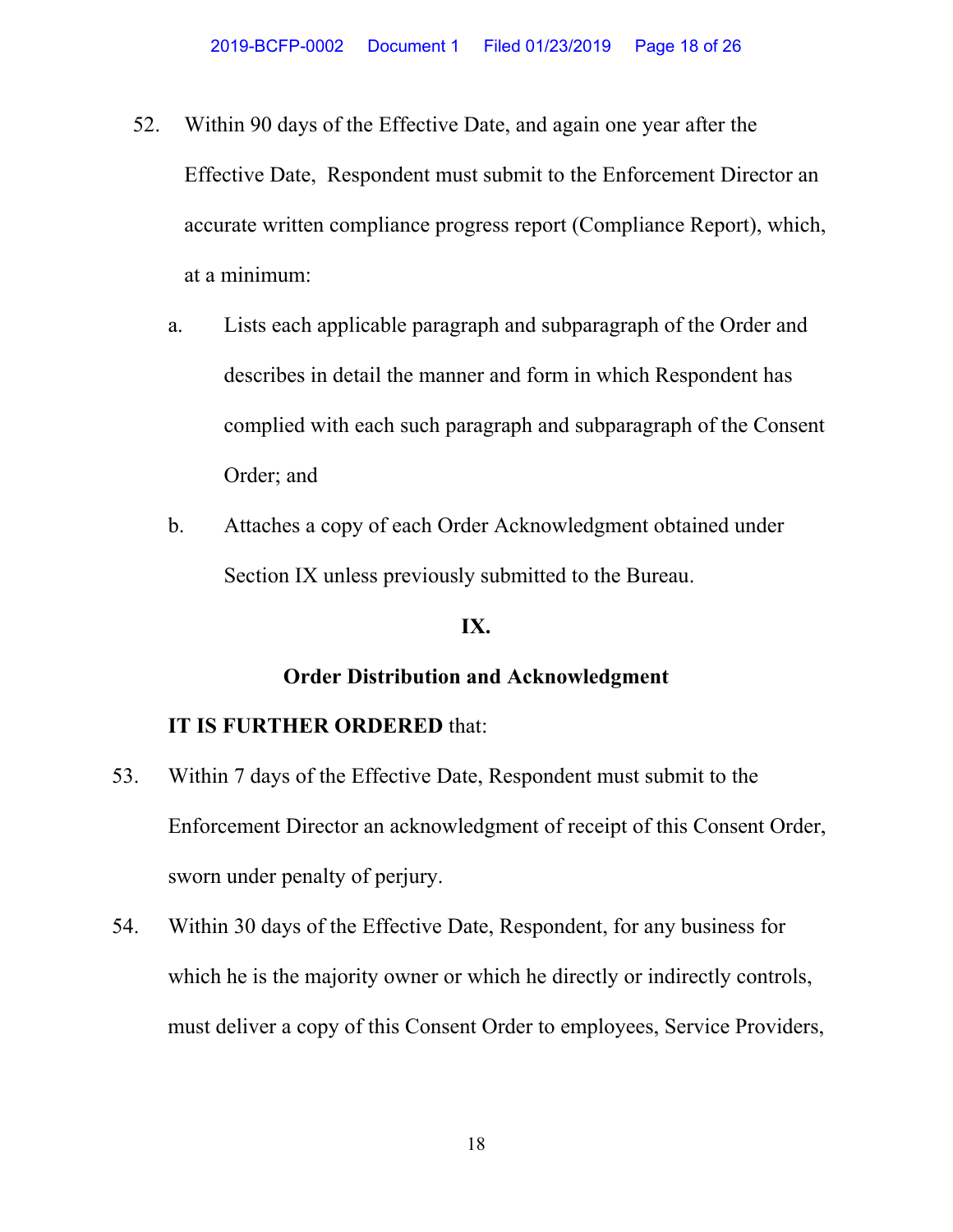or other agents and representatives who have responsibilities related to the subject matter of the Consent Order.

- 55. For 5 years from the Effective Date, Respondent, for any business of which he is the majority owner or that he directly or indirectly controls must deliver a copy of this Consent Order to any business entity resulting from any change in structure referred to in Section VIII, any future employees, Service Providers, or other agents and representatives who will have responsibilities related to the subject matter of the Consent Order before they assume their responsibilities.
- 56. Respondent must secure a signed and dated statement acknowledging receipt of a copy of this Consent Order, ensuring that any electronic signatures comply with the requirements of the E-Sign Act, 15 U.S.C. § 7001 *et seq.*, within 30 days of delivery, from all persons receiving a copy of this Consent Order under this Section.

#### **X.**

# **Recordkeeping**

#### **IT IS FURTHER ORDERED** that:

57. Respondent must create, or if already created, must retain for 5 years from the date of the Consent Order, the following business records for any business of which Respondent is a majority owner or that he directly or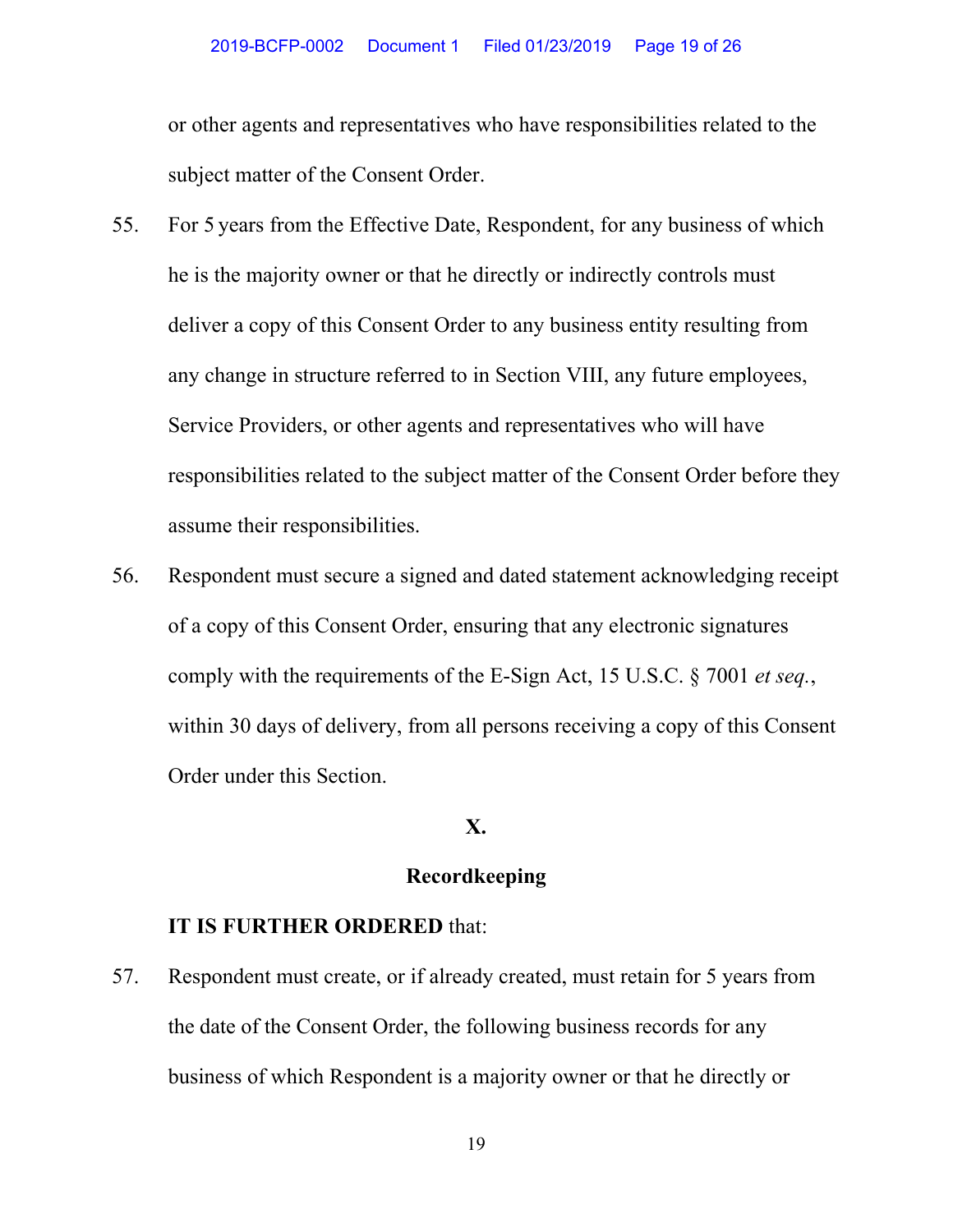indirectly controls:

- a. All documents and records necessary to demonstrate full compliance with each provision of this Consent Order, including all submissions to the Bureau; and
- b. All consumer complaints and refund requests (whether received directly or indirectly, such as through a third party) related to contracts with veterans brokered by Respondent, and any responses to those complaints or requests.
- 58. Respondent must retain the documents identified in Paragraph 57 for the duration of the Consent Order.
- 59. Respondent must make the documents identified in Paragraph 57 available to the Bureau upon the Bureau's request.

#### **XI.**

### **Notices**

#### **IT IS FURTHER ORDERED** that:

60. Unless otherwise directed in writing by the Bureau, Respondent must provide all submissions, requests, communications, or other documents relating to this Consent Order in writing, with the subject line, "In re Mark Corbett, File No. 2019-BCFP-0002," and send them by overnight courier or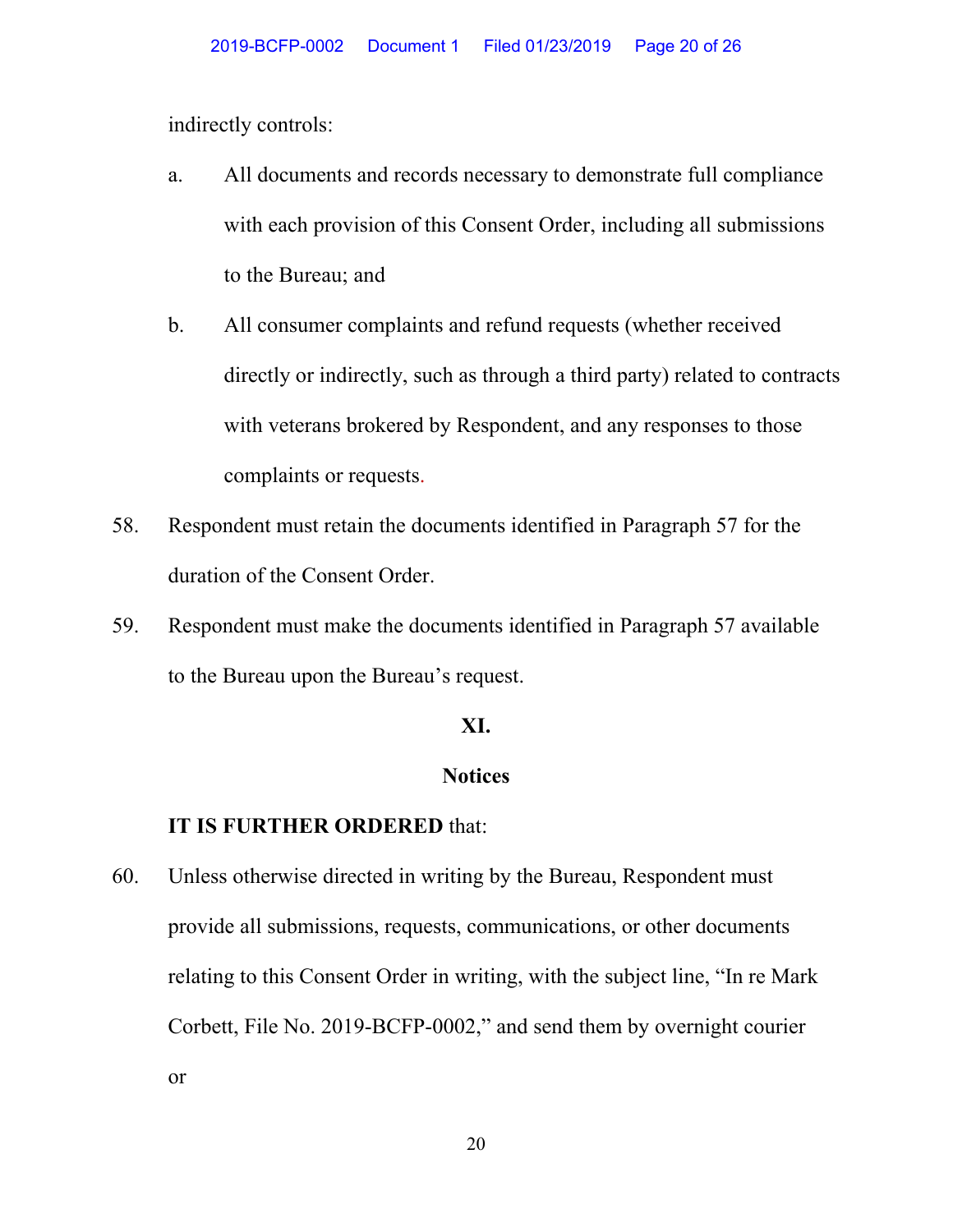first-class mail to the below address and contemporaneously by email to

Enforcement Compliance@cfpb.gov:

Assistant Director for Enforcement Bureau of Consumer Financial Protection ATTENTION: Office of Enforcement 1700 G Street, N.W. Washington D.C. 20552.

# **XII.**

# **Cooperation with the Bureau**

- 61. Respondent must cooperate fully to help the Bureau determine the identity and location of, and the amount of injury sustained by, each Affected Consumer. Respondent must provide such information in his or his agents' possession or control within 14 days of receiving a written request from the Bureau.
- 62. Respondent must cooperate fully with the Bureau in this matter and in any investigation related to or associated with the conduct described in Section IV. Respondent must provide truthful and complete information, evidence, and testimony. Respondent must appear for interviews, discovery, hearings, trials, and any other proceedings that the Bureau may reasonably request upon 10 days written notice, or other reasonable notice, at such places and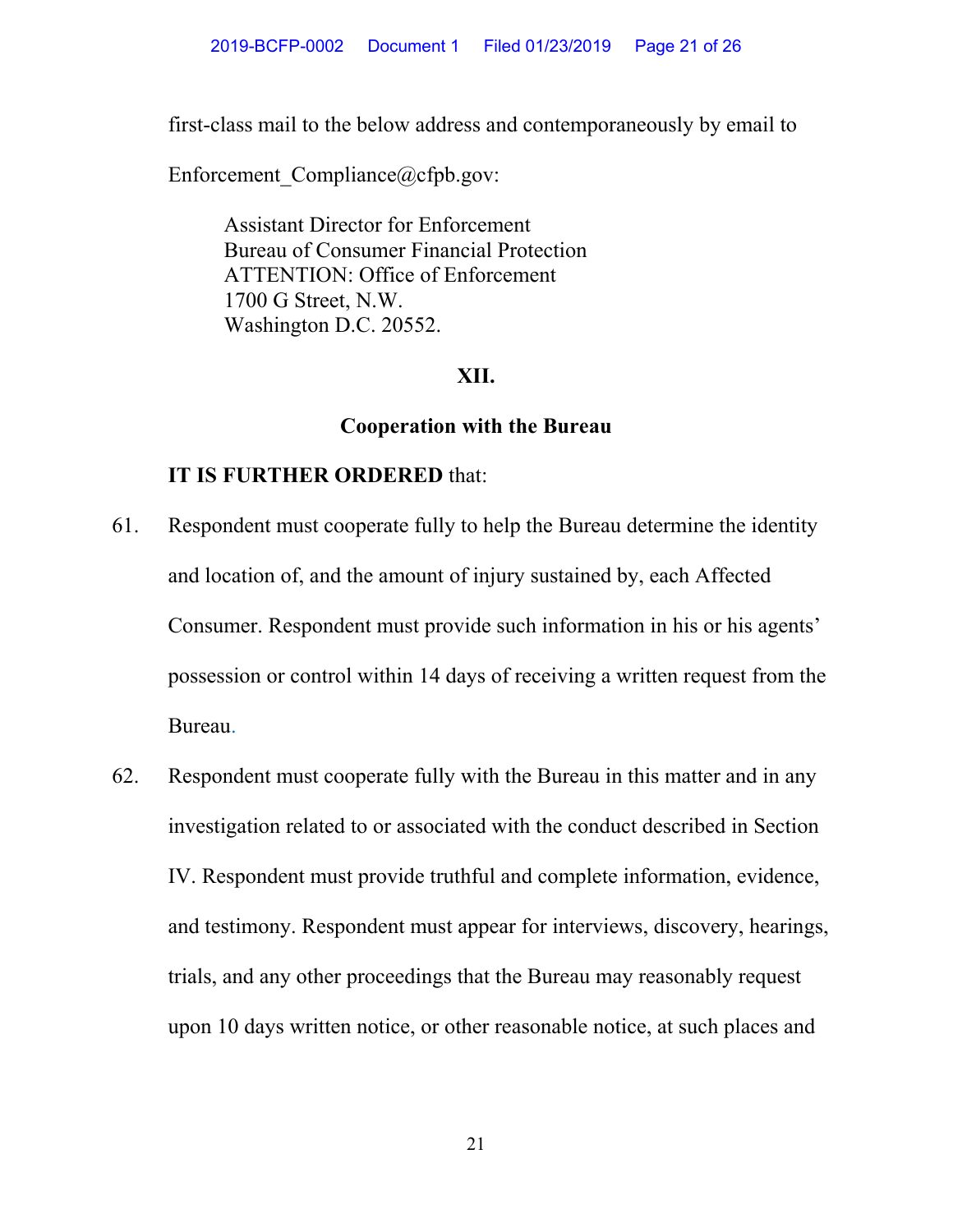times as the Bureau may designate, without the service of compulsory process.

# **XIII.**

# **Compliance Monitoring**

### **IT IS FURTHER ORDERED** that:

- 63. Within 14 days of receipt of a written request from the Bureau, Respondent must submit additional Compliance Reports or other requested nonprivileged information, related to requirements of this Consent Order, which must be made under penalty of perjury; provide sworn testimony related to requirements of this Consent Order and Respondents' compliance with those requirements; or produce non-privileged documents related to requirements of this Consent Order and Respondents' compliance with those requirements.
- 64. For purposes of this Section, the Bureau may communicate directly with Respondent, unless Respondent retains counsel related to these communications.
- 65. Respondent must permit Bureau representatives to interview any employee or other person affiliated with Respondent who has agreed to such an interview about the requirements of this Consent Order and Respondent's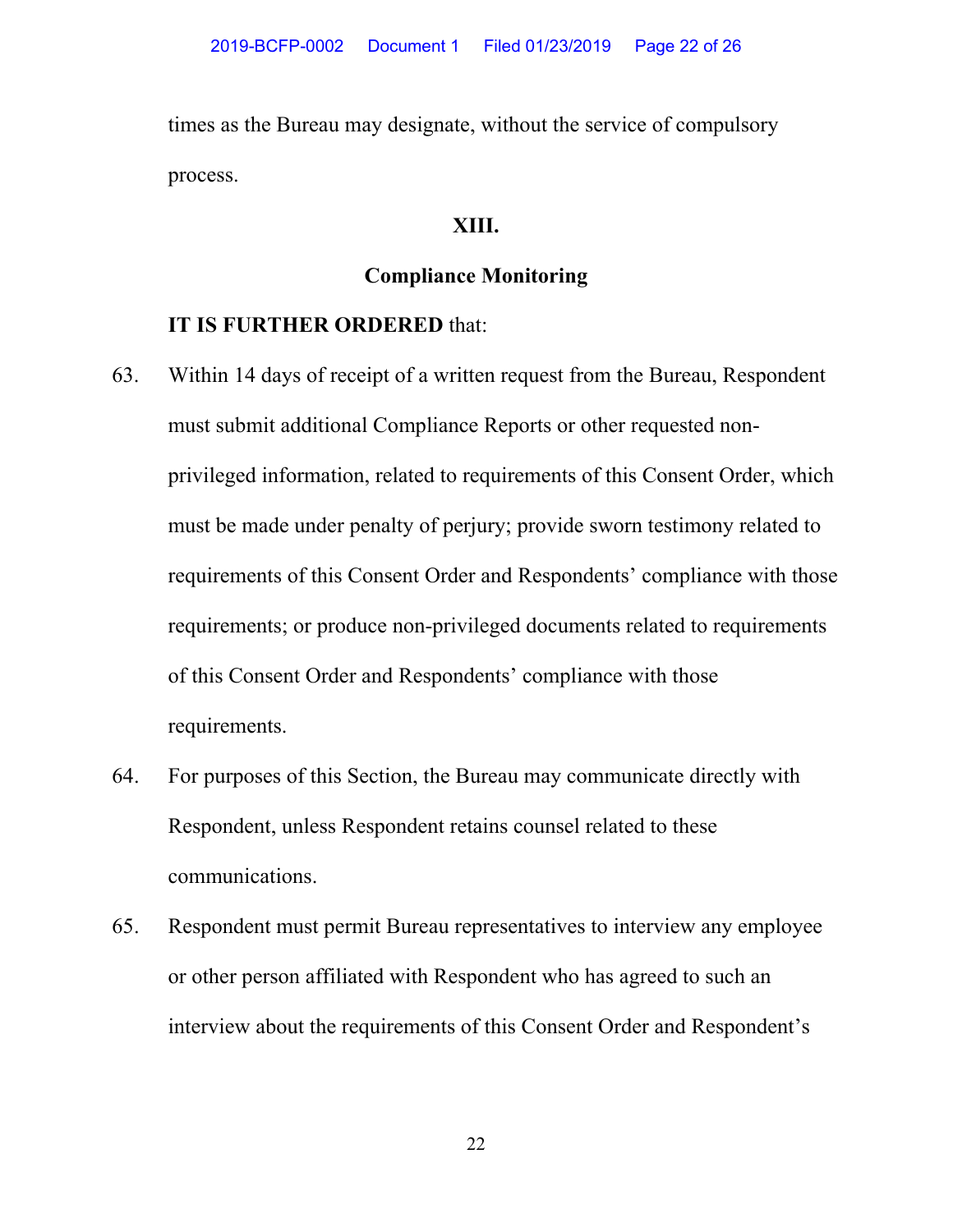compliance with those requirements. The person interviewed may have counsel present.

66. Nothing in this Consent Order will limit the Bureau's lawful use of civil investigative demands under 12 C.F.R. § 1080.6 or other compulsory process.

# **XIV.**

# **Modifications to Non-Material Requirements**

- 67. Respondent may seek a modification to non-material requirements of this Consent Order (*e.g*., reasonable extensions of time and changes to reporting requirements) by submitting a written request to the Enforcement Director.
- 68. The Enforcement Director may, in his or her discretion, modify any nonmaterial requirements of this Consent Order (*e.g*., reasonable extensions of time and changes to reporting requirements) if he or she determines good cause justifies the modification. Any such modification by the Enforcement Director must be in writing.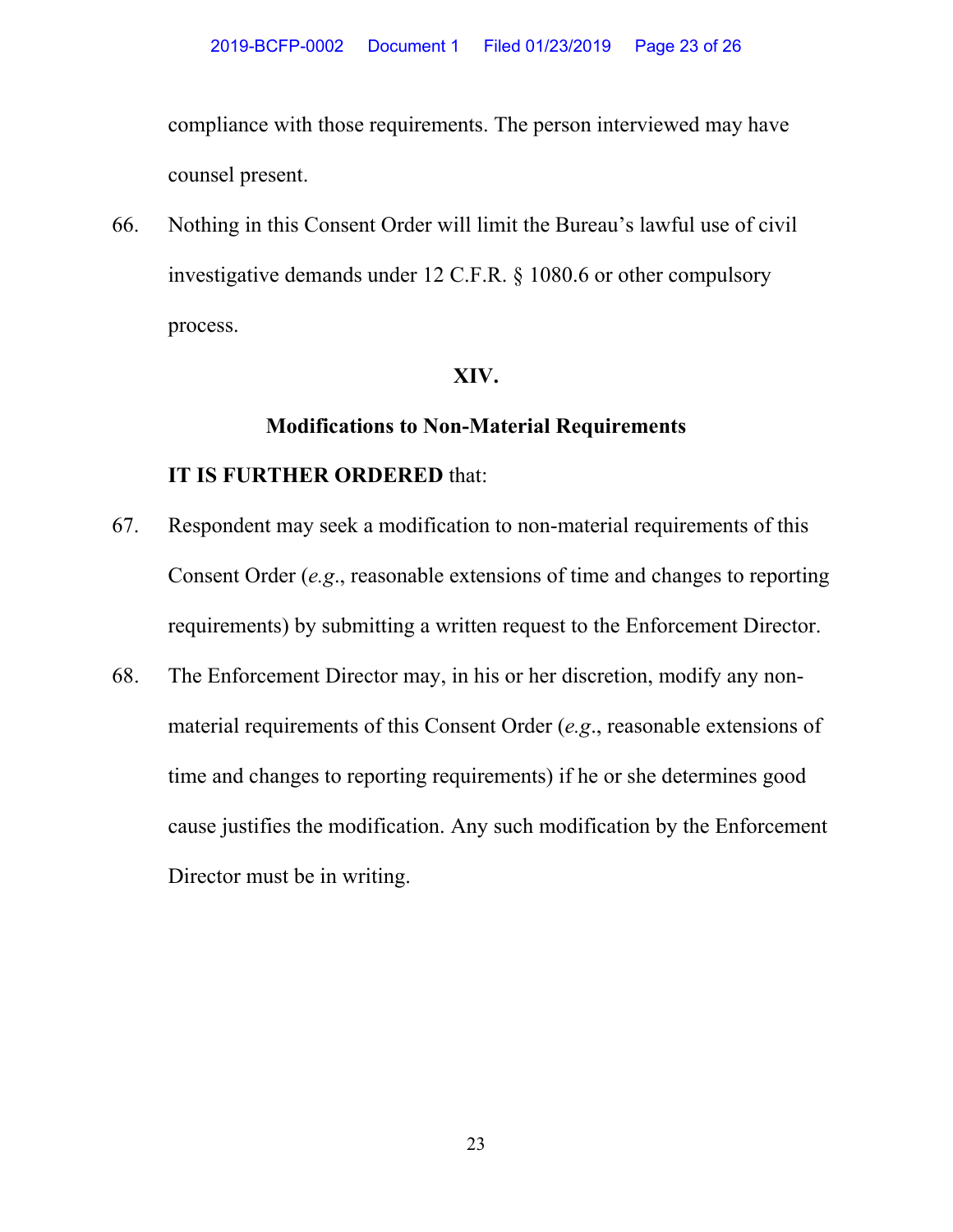#### **XV.**

#### **Administrative Provisions**

#### **IT IS FURTHER ORDERED** that:

- 69. The provisions of this Consent Order do not bar, estop, or otherwise prevent the Bureau, or any other governmental agency, from taking any other action against Respondent, except as described in Paragraph 70.
- 70. The Bureau releases and discharges Respondent from all potential liability for law violations that the Bureau has or might have asserted based on the practices described in Section IV of this Consent Order, to the extent such practices occurred before the Effective Date and the Bureau knows about them as of the Effective Date. The Bureau may use the practices described in this Consent Order in future enforcement actions against Respondent and its affiliates, including, without limitation, to establish a pattern or practice of violations or the continuation of a pattern or practice of violations or to calculate the amount of any penalty. This release does not preclude or affect any right of the Bureau to determine and ensure compliance with the Consent Order, or to seek penalties for any violations of the Consent Order.
- 71. This Consent Order is intended to be, and will be construed as, a final Consent Order issued under § 1053 of the CFPA, 12 U.S.C. § 5563, and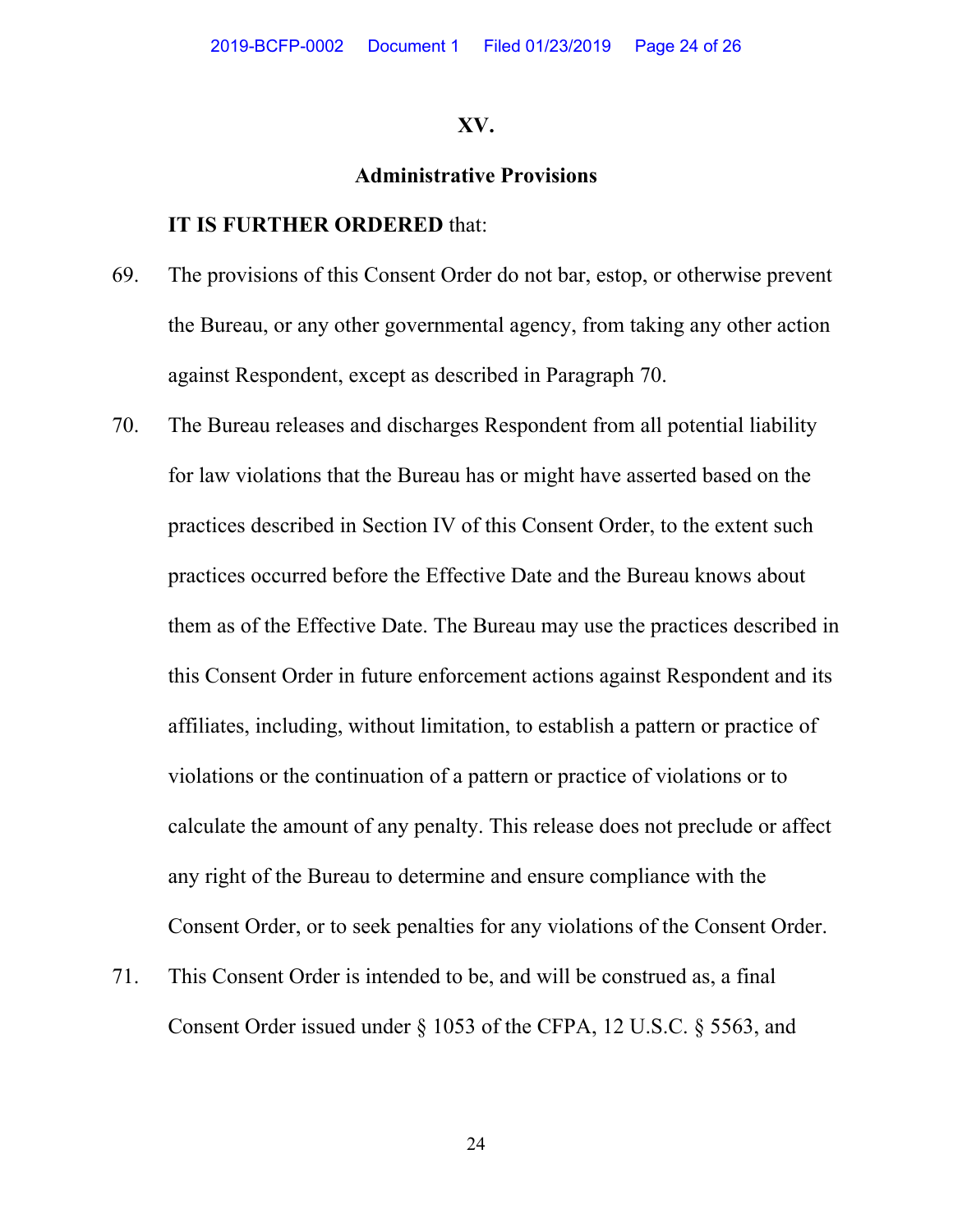expressly does not form, and may not be construed to form, a contract binding the Bureau or the United States.

- 72. This Consent Order will remain effective and enforceable, except to the extent that, and until such time as, any provisions of this Consent Order have been amended, suspended, waived, or terminated in writing by the Bureau.
- 73. Calculation of time limitations will run from the Effective Date and be based on calendar days, unless otherwise noted.
- 74. Should Respondent seek to transfer or assign all or part of its operations that are subject to this Consent Order, Respondent must, as a condition of sale, obtain the written agreement of the transferee or assignee to comply with all applicable provisions of this Consent Order.
- 75. The provisions of this Consent Order will be enforceable by the Bureau. For any violation of this Consent Order, the Bureau may impose the maximum amount of civil money penalties allowed under  $\S$  1055(c) of the CFPA, 12 U.S.C. § 5565(c). In connection with any attempt by the Bureau to enforce this Consent Order in federal district court, the Bureau may serve Respondent wherever Respondent may be found and Respondent may not contest that court's personal jurisdiction over Respondent.
- 76. This Consent Order and the accompanying Stipulation contain the complete agreement between the parties. The parties have made no promises,